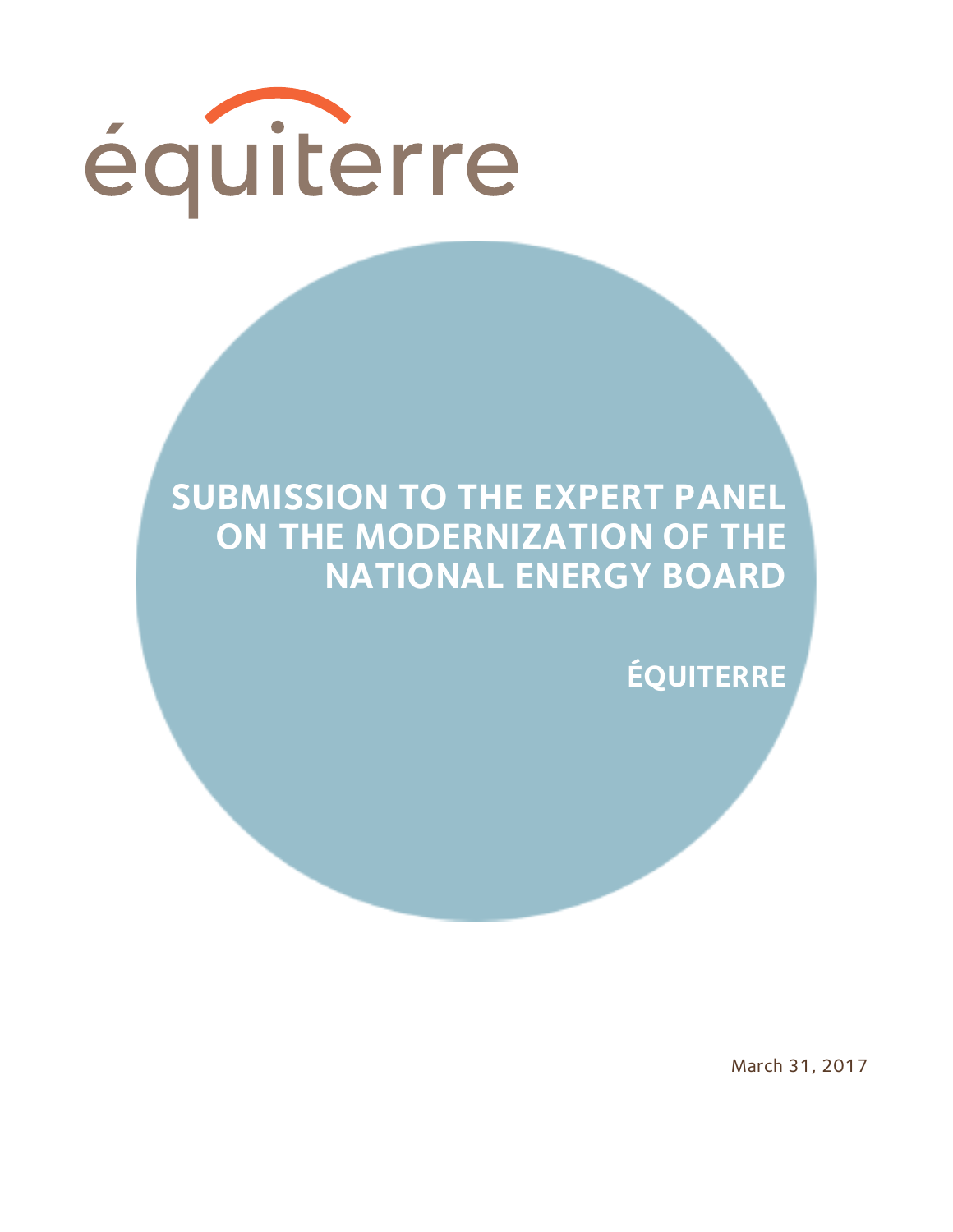# Table of contents

| 1.<br>Introduction                                                                                                                | 3              |
|-----------------------------------------------------------------------------------------------------------------------------------|----------------|
| Equiterre: a history of engagement on energy regulation and project impacts<br>А.                                                 | 3              |
| Overview: top concerns for NEB modernization<br><b>B.</b>                                                                         | $\overline{4}$ |
| Times have changed and NEB modernization now is a must<br>2.                                                                      | $\overline{4}$ |
| The NEB's Mandate: Core changes needed in NEB's authority and its subject matter<br>3.                                            | 8              |
| Environmental Assessments should be cut from NEB scope of authority<br>А.                                                         | 8              |
| The NEB should include GHGs in evaluating project applications<br><b>B.</b>                                                       | 10             |
| The NEB should include GHGs in its projections of energy supply and demand<br>C.                                                  | 15             |
| NEB's mandate should ensure consideration of alternative projects for producing, transporting and<br>D.                           |                |
| distributing energy                                                                                                               | 16             |
| NEB must ensure that "Public interest" and "Need for project" are viewed correctly: industry<br>Е.                                |                |
| interests must no longer eclipse environment and social interests                                                                 | 19             |
| Public interest                                                                                                                   | 19             |
| Need for the project                                                                                                              | 21             |
| Public Participation and NEB hearings<br>4.                                                                                       | 22             |
| Who should be allowed to participate in NEB hearings and in what ways?<br>А.                                                      | 22             |
| How can NEB participation processes be improved?<br><b>B.</b>                                                                     | 25             |
| <b>Expand Intervenor Funding</b>                                                                                                  | 25             |
| Improve access to affordable, high-quality expertise for public interest intervenors                                              | 27             |
| Develop standards to ensure complete, high-quality project applications                                                           | 27             |
| Lift mandatory timelines and ensure fair timing of steps within hearings                                                          | 29             |
| Require cost-benefit analyses (CBAs) by proponents and fund alternative CBAs by public interest intervenors                       |                |
|                                                                                                                                   | 29             |
| Require full compliance on language matters in hearings<br>Follow logical, internally consistent steps within the hearing process | 30<br>31       |
| Improve how project information is initially presented to the public                                                              | 32             |
| Restore public hearings for imports and exports, and expand public hearing opportunities for power line                           |                |
| projects                                                                                                                          | 32             |
| Eliminate "double-standards" in proceedings for intervenors vs. proponents                                                        | 32             |
| Improve integration of public input into the Board's decision making process                                                      | 33             |
| Concluding recommendations<br>5.                                                                                                  | 33             |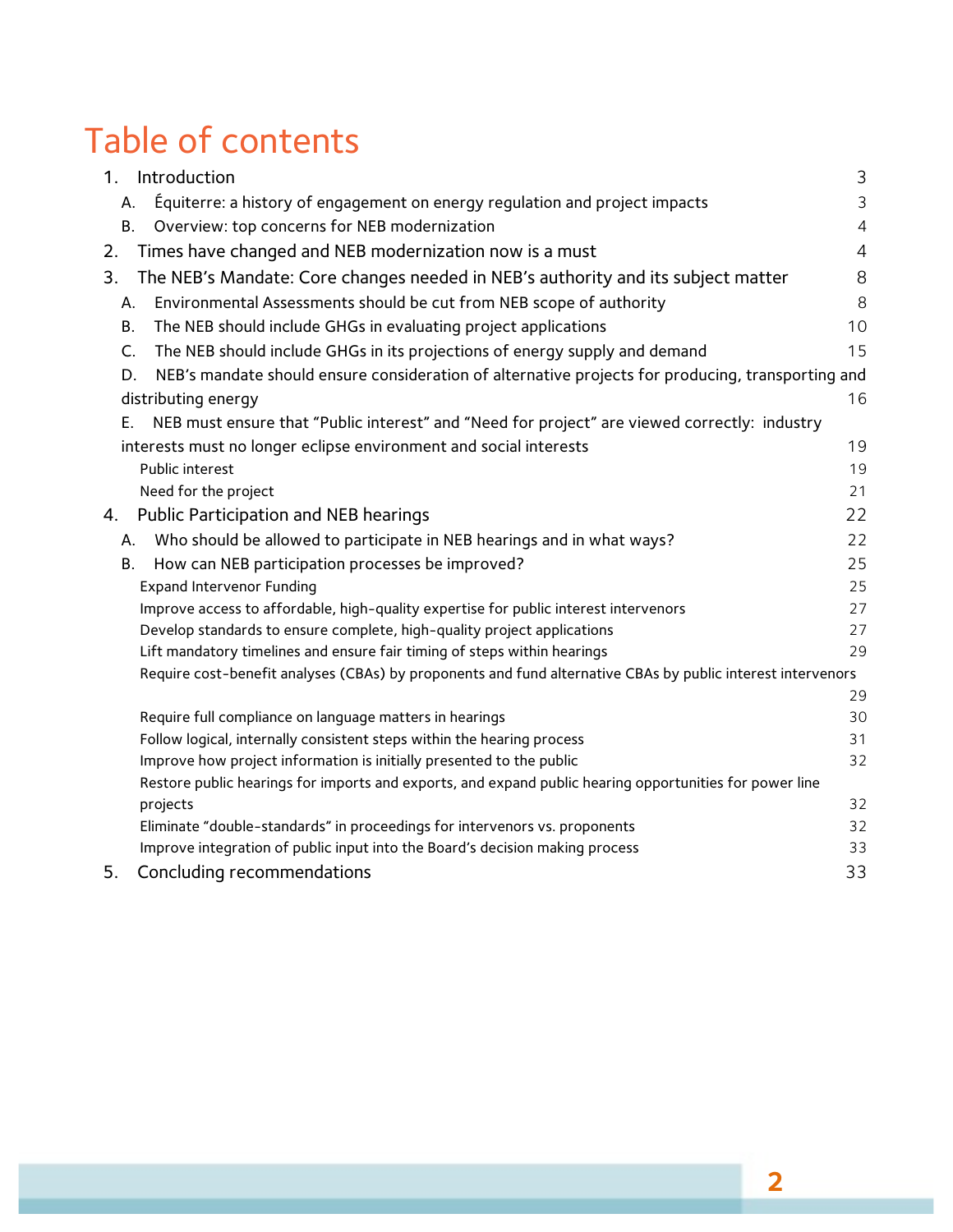### 1. Introduction

Équiterre is pleased to provide this submission to the Expert Panel on the Modernization of the National Energy Board ("the NEB"), and appreciates the opportunity to do so. It is our sincere hope and expectation that this review of the NEB and its governing law, the National Energy Board Act ("the Act"),<sup>1</sup> will mark the beginning of a new era in the way that the federal government approaches energy regulation and all other energy matters assigned to the NEB.

A. Équiterre: a history of engagement on energy regulation and project impacts

Équiterre, a non-profit, charitable organization with offices in Montréal, Quebec City and Ottawa, has worked for over 20 years to raise awareness and advocate for sound environmental and energy policies in Quebec, Canada and on the international scene as well. Since its creation in 1993, Équiterre's primary mission has been to help build a social movement by encouraging individuals, organizations and governments to make ecological and equitable choices, in a spirit of solidarity. Our organization includes 18,000 members and more than 150,000 supporters located largely in Eastern Canada, and also manages the world's largest community supported agriculture program, with over 120 organic farms in Quebec. As a leading organization covering the full gamut of environmental and energy issues in Canada, including clean energy, transportation, climate change, ecofiscal policy, water and air quality, family farms, and social justice, Équiterre is specially situated to provide input to the Expert Panel.

Through its extensive experience participating in environmental and energy consultations and regulatory processes at the federal and provincial levels, and helping citizens to voice their views both directly and through our organization, Équiterre's ability to identify conditions for effective yet credible and inclusive energy project processes underscores its value to NEB modernization review.

Équiterre has previously participated in and provided high quality information to the NEB as an intervenor in hearings on Enbridge Lines 9A and 9B, and has also been deeply involved in the NEB hearing process, to date, for TransCanada's Energy East pipeline project. Équiterre has also participated in numerous hearings held by Quebec's Régie de l'énergie and the Bureau d'audiences publiques sur l'environnement (BAPE). Most recently, Équiterre participated in a preliminary BAPE hearing on Energy East in spring 2016, and has also participated in a number of other BAPE

<sup>&</sup>lt;sup>1</sup> National Energy Board Act (R.S.C., 1985, c. N-7), hereinafter referred to in the footnotes as the "NEB Act", http://laws-lois.justice.gc.ca/PDF/N-7.pdf.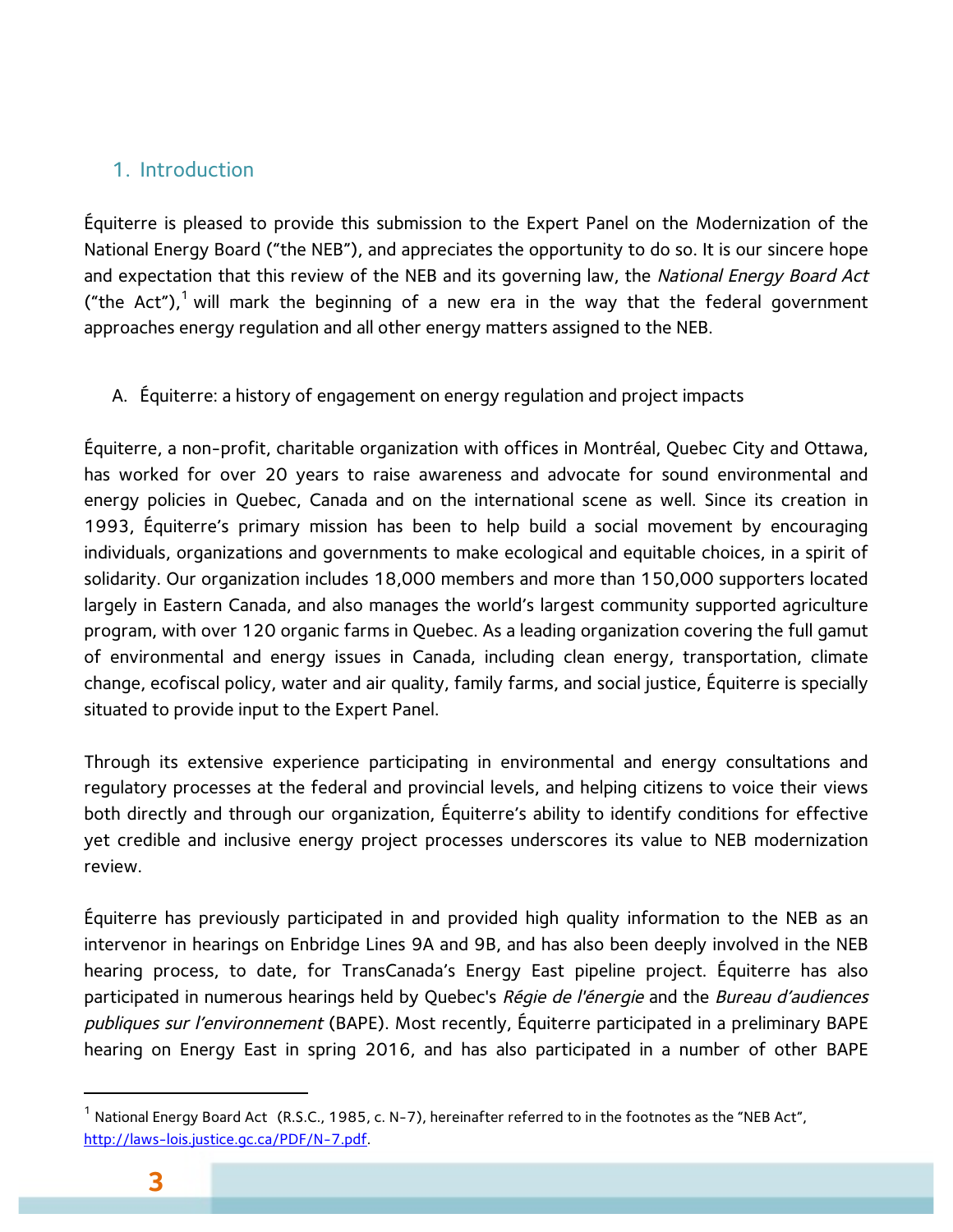consultations and hearings around energy and agriculture issues since 2003. Équiterre is also a key advocate and facilitator of public engagement on energy and environmental issues, having provided tools, information sessions, and guidance for the public to engage in reviews and consultations at both federal and provincial levels, leading to valuable input from various stakeholders.

B. Overview: top concerns for NEB modernization

This position paper focuses on two of the Expert Panel's recommended themes for this review process: NEB's mandate and public participation. With respect to mandate, we discuss a variety of areas in which we believe the agency and its activities must evolve in light of new energy market dynamics, heightened public concerns around environmental impacts to local natural resources and safety, and a pressing environmental context  $-$  a warming world and climate change impacts beginning in Canada and beyond.

We examine the need for change in the NEB's mandate in relation to both the scope of authority and the matters being regulated. Our comments around mandate focus primarily on the following issues: the proper organizational locus for environmental assessments of energy projects; why climate change must be central to focus of the agency's mandate going forward; why expanding beyond the agency's current focus on fossil fuel infrastructure is essential to progress on Canada's desire to transition to a clean energy economy; and why the agency's approach to "public interest" must be corrected to ensure consideration of all societal needs rather than proponent and industry needs.

Concerning public participation, we discuss not only how participation can and should be improved, but also the need to expand public participation in hearing processes so that more Canadians can express their concerns and demand answers about the large-scale energy projects that could affect their communities, their region and its vital natural resources, and the climate.

## 2. Times have changed and NEB modernization now is a must

The government's characterization of this review of the NEB and the NEB Act as a "modernization" process is interesting, and take it to be, in part, an acknowledgement of Canada's need to ensure that its energy regulator/energy information advisor keeps pace with significant changes in energy markets, technological innovations, and the ever-strengthening trend for public engagement on energy issues. In light of these kinds of developments, there is no need to belabour the point that the agency, its fundamental mandate, its legislation and its approach to public engagement are all in need of a deep, critical review and formulation of new solutions to the many challenges it has faced in recent times. That said, Équiterre wishes to present several observations on the need for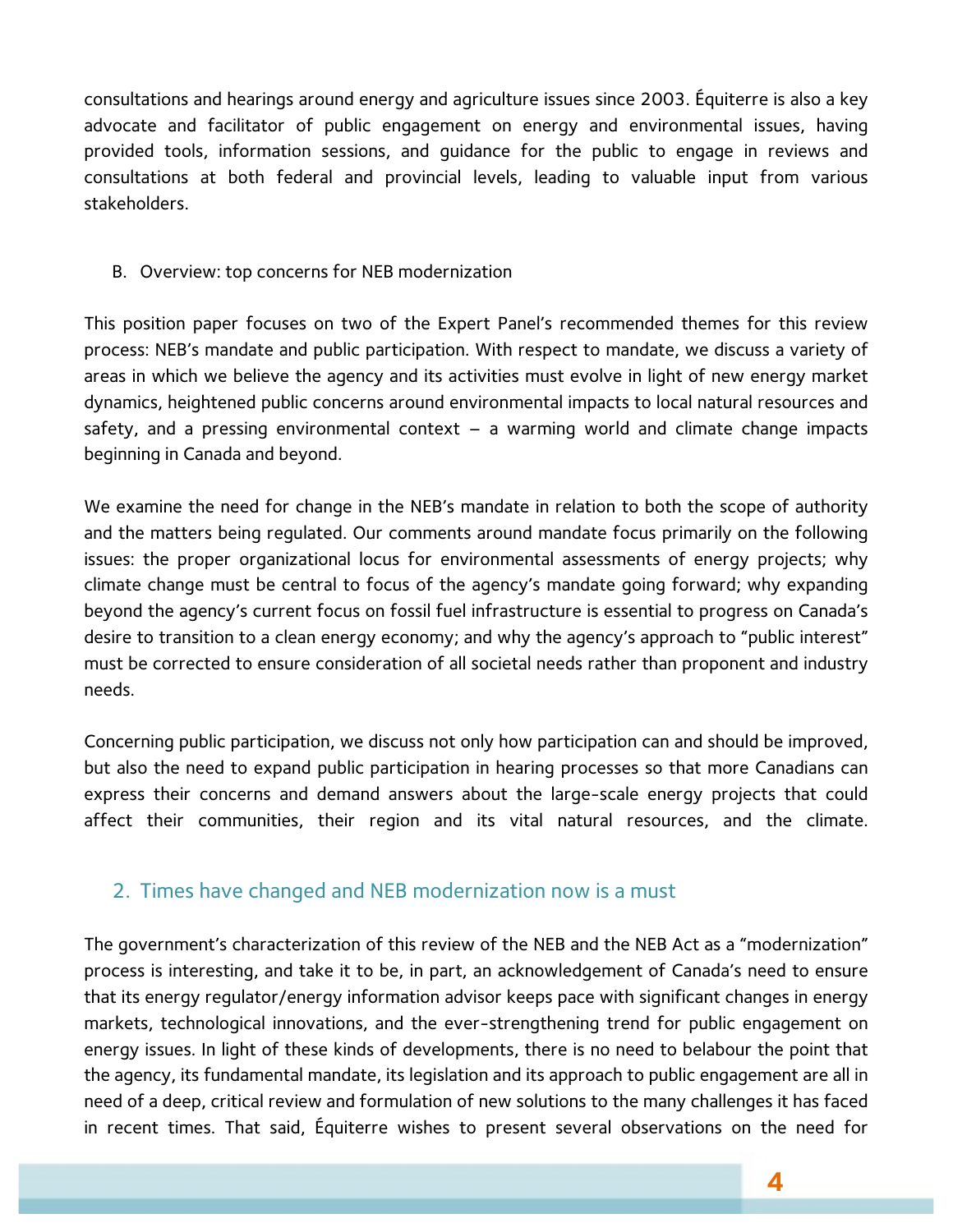evolution in the NEB, which serve to set the stage for the views, concerns and recommendations presented in this paper.

Established in 1959 to regulate interprovincial pipelines, oversee interprovincial marketing and exports of energy resources, as well as advise the federal government on energy matters.<sup>2</sup> the NEB was formed to serve as Canada's primary energy regulator for the type of energy most prominent at the time: fossil fuels, in the form of oil and gas. It was designed as an agency whose primary responsibility would be to regulate oil and gas pipelines, as well as oil and electricity exports, at a time when energy markets were more predictable. Today's energy market volatility and uncertainty, however, mean that substantially new approaches to evaluating projects are needed, along with new methods for factoring uncertainty and new government policy and decisions – such as domestic and international commitments on greenhouse gas (GHG) reduction into projections of future need.

The context has changed tremendously since then, and today we are faced with emerging issues like climate change, energy transition, but at the same time, a crisis in public acceptance of energy projects. This, of course, is the context in which the need for modernization has taken shape.

While for over three decades the NEB operated as relatively traditional energy regulator, it was given the ability to conduct environmental assessments (EAs) on certain energy projects in 1995, $3$ when the *Canadian Environmental Assessment Act 1992*, ("CEAA 1992) came into force.<sup>4</sup> When parts of the *Jobs, Growth and Long-term Prosperity Act* (referred to herein as "Bill C-38")<sup>5</sup> came into force in 2012, the NEB's powers over EAs were expanded, but in the context of a vastly weakened approach to EAs. Among other things, the Canadian Environmental Assessment Act 2012, ("CEAA 2012")<sup>6</sup> that replaced CEAA 1992 reduced the number, nature and scope of federal EAs, and required that certain energy projects were subject to the rules of CEAA 2012, meaning their EAs would be prepared by the NEB but according to the new and less robust EA provisions of the 2012 legislation. The 2012 changes flowing from Bill C-38 represented an

<sup>&</sup>lt;sup>2</sup> Government of Canada, "Discussion Paper: Mandate and Regulatory Framework," National Energy Board Modernization Expert Panel. Undated. http://www.neb-

modernization.ca/system/documents/attachments/e95149e9a07e6a150f9c1b344a33a5fbdcc48a3e/000/005/2 99/original/Discussion\_Paper-NEB\_Mandate\_EN\_-\_FINAL.pdf?1484775564, and Canada, Royal Commission on Canada's Economic Prospects, Final Report, chap. 7, November 1957. (Walter Gordon, Chairman).

<sup>3</sup> National Energy Board, "FAQs – 2012 Changes to the National Energy Board Act", undated, http://www.nebmodernization.ca/system/documents/attachments/a3c9ab47316f506352d3ed2a3dd09f5b4f7490cc/000/005/4

<sup>19/</sup>original/FAQ-2012\_Changes\_to\_the\_NEB\_Act\_v3\_EN.pdf?1485811391.

<sup>&</sup>lt;sup>4</sup> Canadian Environmental Assessment Act, S.C. 1992, c. 37 (repealed), available as archived on the web at http://laws.justice.gc.ca/eng/acts/c-15.2/20100712/P1TT3xt3.html.

<sup>&</sup>lt;sup>5</sup> Jobs, Growth and Long-term Prosperity Act (S.C. 2012, c. 19), http://laws-lois.justice.gc.ca/PDF/J-0.8.pdf.

<sup>6</sup> Canadian Environmental Assessment Act 2012 (S.C. 2012, c. 19, s. 52), http://laws-lois.justice.gc.ca/PDF/C-15.21.pdf.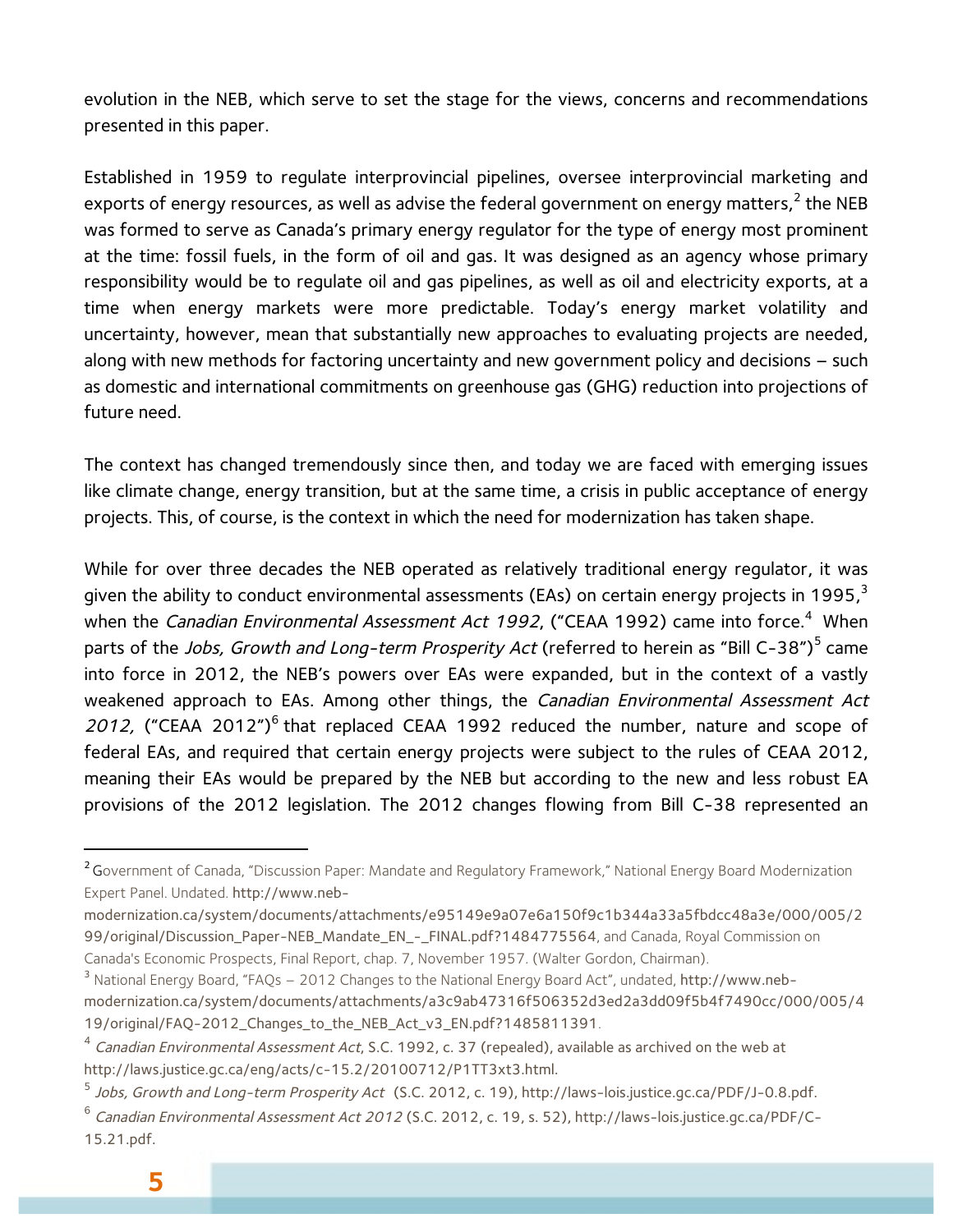unfortunate turn of events, since the NEB was not, at the time of its creation, designed for carrying out rigorous EAs with active public participation.

Équiterre believes that the mission creep in NEB's role, from regulator to regulator-plusenvironmental evaluator, is at the root of the agency's public trust and credibility crisis. This particular type of multi-tasking has not been good for the agency or for Canada at large. Asking a fossil fuel regulator to keep regulating but also carry out EAs of projects proposed by the regulated community was problematic from the start, and the problems only grew as public awareness of the environmental and climate change impacts relating to pipelines grew.

It must be remembered that the NEB was created well before climate change became a household word and a problem of major concern. Today, however, we see evidence in Canada and around the world that serious climate change impacts have begun<sup>7</sup> and a large segment of the Canadian population is concerned about the future. Modernization is needed to revamp the NEB's approach to project evaluation and forecasting in a way that acknowledges the threat of climate change and lets Canada plan to try to do our part in the world, rather than make this worrisome situation worse.

It's not only the climate that is shifting, however. Public opinion about climate change and solution like clean energy projects is shifting as well, and this has spurred a sea change in the public's willingness to engage on energy issues. The NEB must respond effectively to this trend if it is to keep pace with the times and the needs of the public. More than ever before, people wish to voice their views and concerns about large-scale energy projects $<sup>8</sup>$  and their impacts.</sup>

Even those who do not participate in hearings or consultations or protest outside, however, are showing strong support for the view that continued reliance on fossil fuels is not a sound energy strategy. They want government, business and industry to move ahead in meaningful ways on clean energy. In a poll of Canadians' opinion on energy and climate issues conducted by Nanos Research last fall, over three-fourths of respondents (76%) said they supported or somewhat supported making clean energy and clean technology a top priority for federal investment, and slightly more (77%) said they supported or somewhat supported encouraging Canadians and Canadian businesses to switch from using fossil fuels in vehicles and buildings to using clean electricity.<sup>9</sup>

<sup>7</sup> Natural Resources Canada, "Climate change – impacts", webpage last modified July 18, 2016, http://www.nrcan.gc.ca/forests/climate-change/impacts/13095.

<sup>&</sup>lt;sup>8</sup> See e.g., Mychaylo Prystupa, "NEB expecting record participation in Energy East hearings", National Observer, February 3, 2015, http://www.nationalobserver.com/2015/02/03/news/neb-expecting-record-participation-energy-east-

hearings.<br><sup>9</sup> Clean Energy Canada, "Canadians' Opinions on the Clean Energy Transition," October 2016, p. 3,

http://cleanenergycanada.org/wp-content/uploads/2016/10/Backgrounder-Clean-Energy-Transition-Polling-Nanos-CEC.pdf.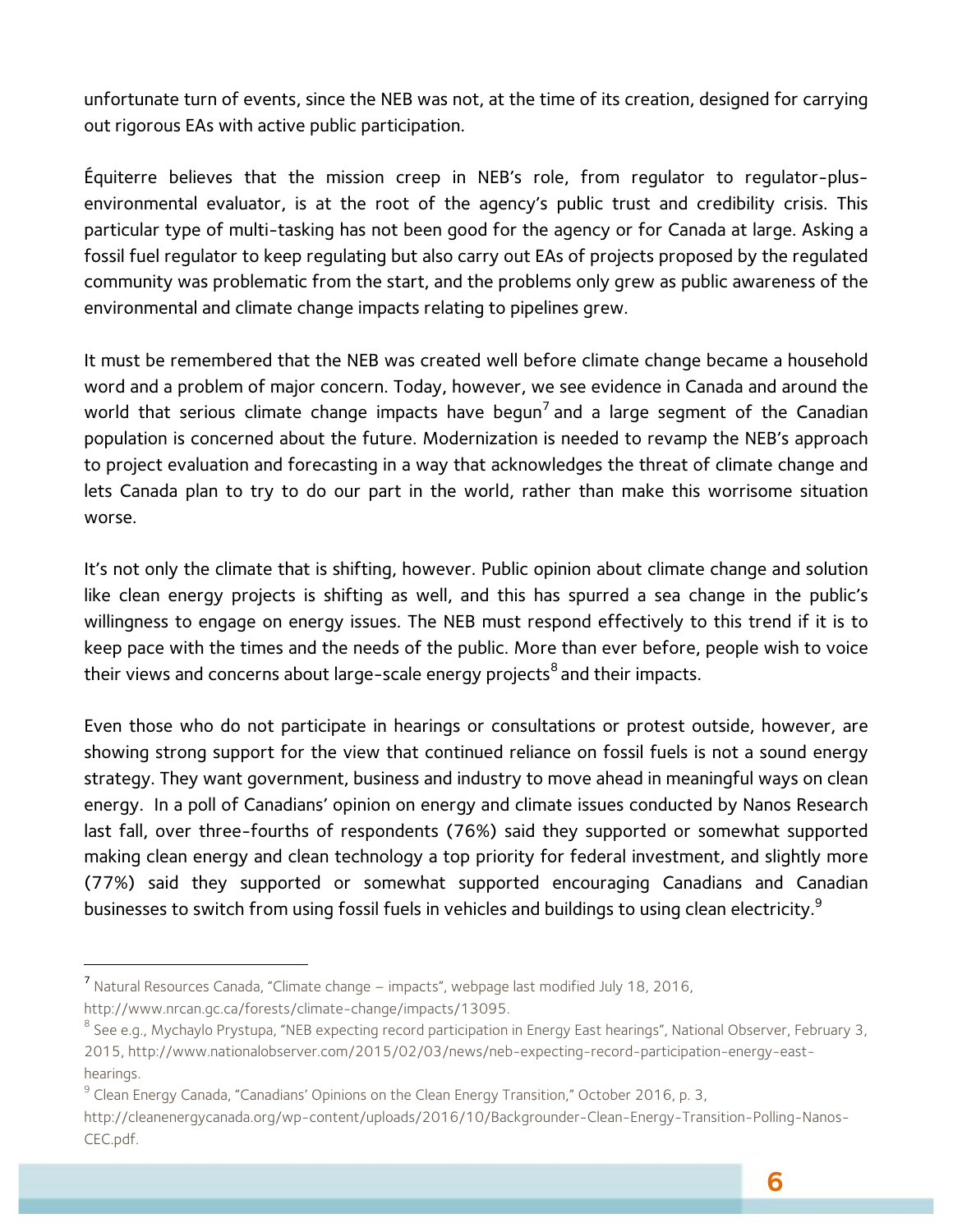These new attitudes evince a willingness on the part of the majority of Canadians to move forward now on opportunities for decarbonisation. The change in public sentiment is a logical reaction to the steady drumbeat of bad news on climate change. Figure 1, charting data monitored by the NASA Goddard Institute for Space Studies, is a graphic reminder that global warming is real and climbing sharply.





The good news, however, is that the government could use this historic opportunity to reflect and reform the NEB into an agency that facilitates the kind of clean energy economy that so many Canadians value. Done right, the NEB could transition from being an agency perceived as an industry surrogate, to being an agency that through wise, forward-thinking regulation and dissemination of clean energy information could help ensure Canada is making the kind of energy choices that move the country forward toward a cleaner energy future. The NEB could play a pivotal role in putting the country on a safe, long-term path for pursuing overarching Canadian public interests in wise energy production and use, climate and environmental protection, health and community safety, and economic well-being.

<sup>&</sup>lt;sup>10</sup> National Aeronautics and Space Administration. Goddard Institute for Space Studies. (2017). GISS Surface Temperature Analysis. https://data.giss.nasa.gov/gistemp/graphs/.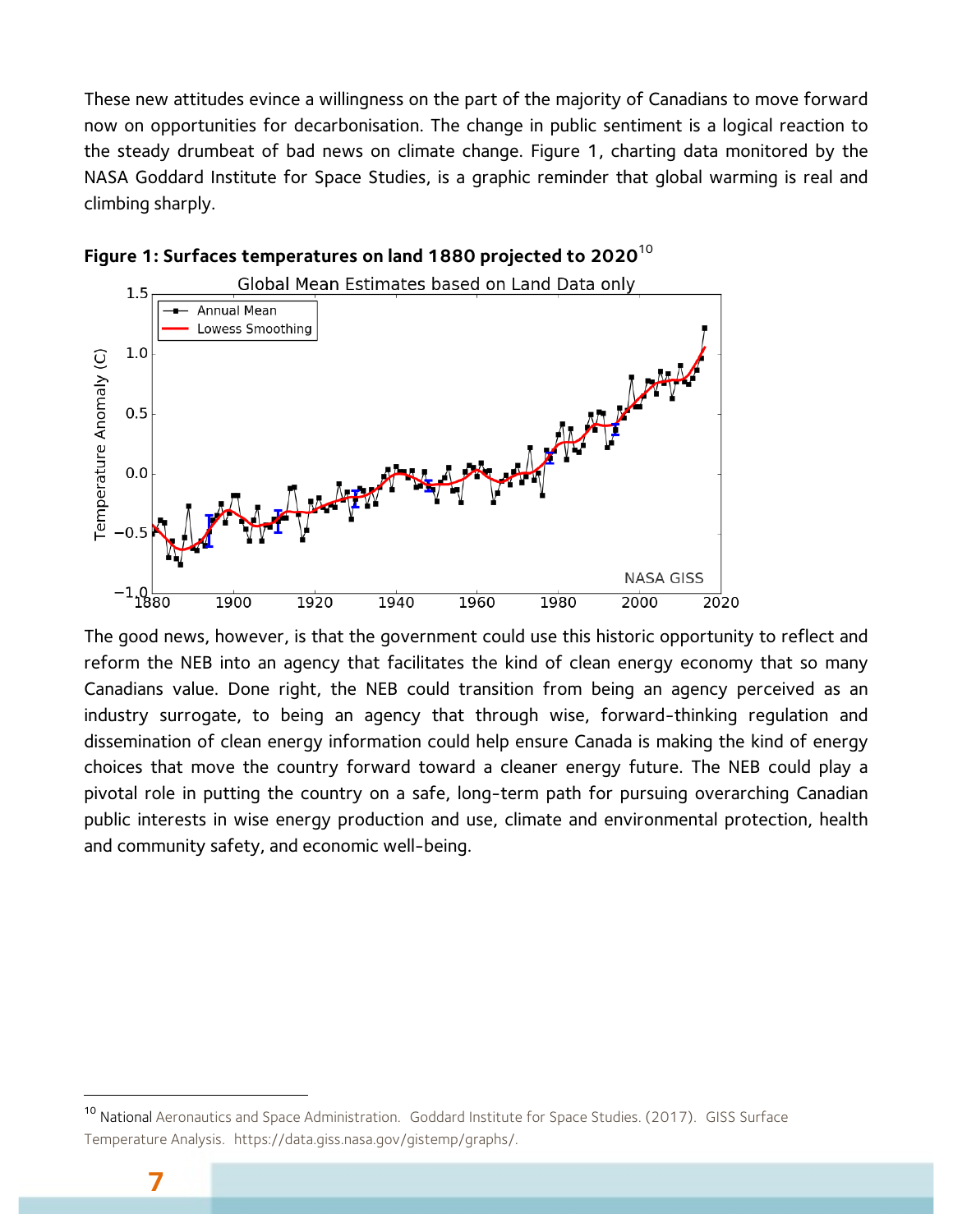## 3. The NEB's Mandate: Core changes needed in NEB's authority and its subject matter

#### A. Environmental Assessments should be cut from NEB scope of authority

One of the most challenging issues for the NEB in recent years has been its handling – or mishandling – of environmental assessments (EAs) side-by-side its primary mandate of regulating interprovincial and international energy projects. As citizens have become increasingly aware of and concerned about large-scale energy projects and their impacts, public engagement in EA processes has climbed sharply. Suddenly, energy projects and their EAs were put under a spotlight and found wanting. The reinforcement and expansion of the NEB's authority to carry out EAs by the Harper government in 2012 was done in a wave of weakening the federal regulatory framework with respect to the environment, and the quality and handling of EAs suffered as a result.

The changes brought about in environmental and energy laws through the enactment of the Jobs, Growth and Long-term Prosperity Act (referred to herein as "Bill C-38")<sup>11</sup> amplified an existing problem within the NEB in relation to its adjudicative function on energy project reviews: regulatory capture. This phenomenon occurs when a regulatory agency, created to serve the public interest, inadvertently (for the most part) advances the commercial and/or political interests of the regulated industry. Naturally, regulatory agencies tend to focus on the subject matter of the industries they regulate, and are typically concerned with technical and financial issues of regulation. As such, regulatory bodies often lack the interest or agency competence, or both, to carry out EAs in connection with projects proposed by the companies they regulate. It goes without saying that environmental assessments done by regulator that is or appears to be "captured" are not credible. The NEB has been increasingly perceived as a captured regulator, for reasons that are now well-known to the agency and the public alike (and thus will not be repeated here).

As already mentioned, the NEB has not always been in charge of carrying out its own EAs for the proposed pipeline and powerline projects it must review. Today, however, the NEB carries out its own EAs for large pipeline and power line projects in addition to its other duties. For projects requiring a certificate of convenience and necessity and which relate to a designated project within the meaning of section 2 of CEAA 2012, the NEB is the responsible authority for studying the environmental effects of the project. The environmental assessment provisions in the Act (section 52(3) for pipelines and section 58.16(6) for power lines) require the NEB to carry out EAs in accordance with the provisions of CEAA 2012.

<sup>&</sup>lt;sup>11</sup> Jobs, Growth and Long-term Prosperity Act (S.C. 2012, c. 19), http://laws-lois.justice.gc.ca/PDF/J-0.8.pdf.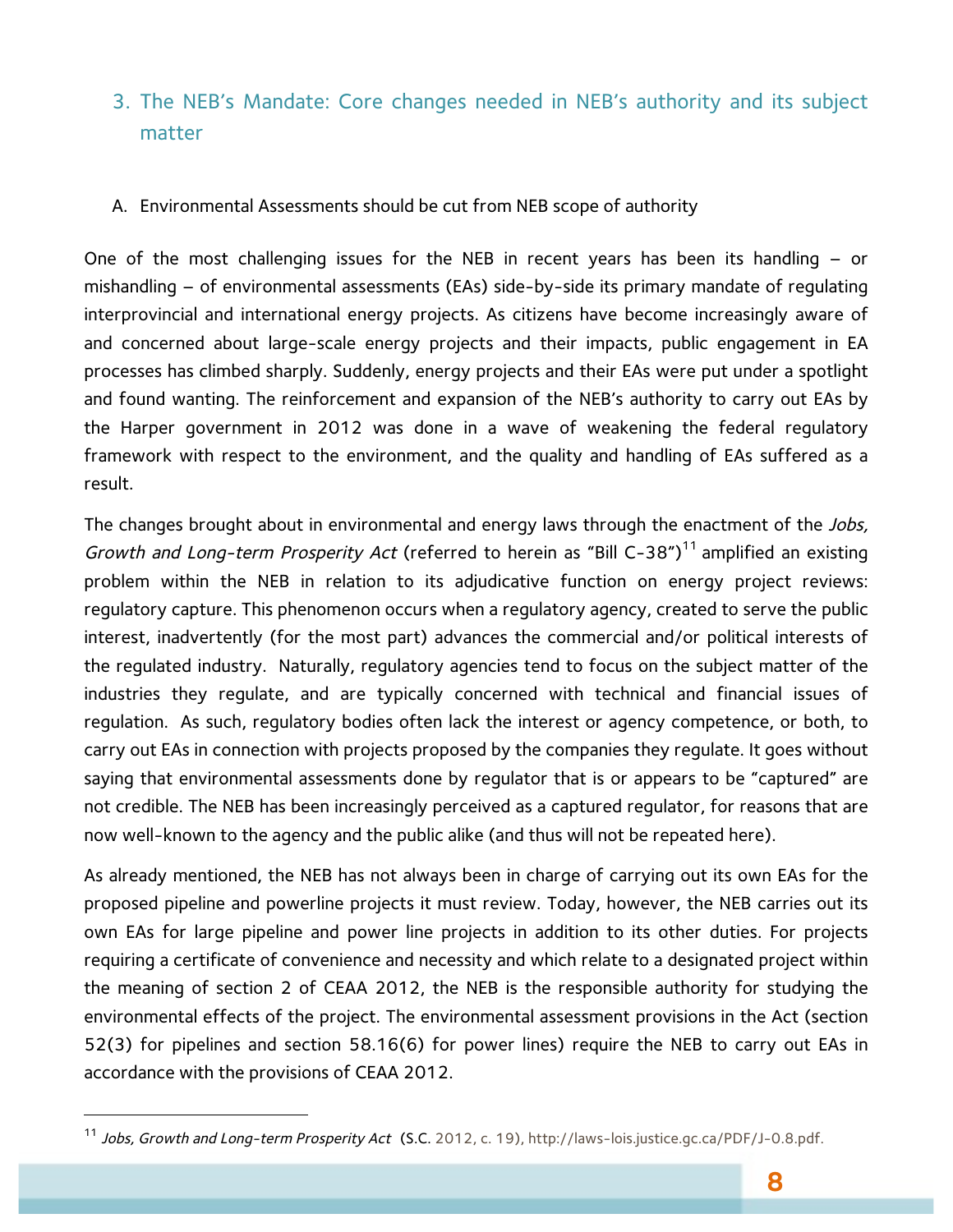The result of this interplay between the NEB Act and CEAA 2012 is that the NEB is supposed to carry out its EAs by considering the various "Factors to be Considered" in CEAA 2012 section 19(1), including but not limited to the purpose of the designated project, its environmental effects and their significance, mitigation measures possible for any significant adverse environmental effects, alternative means of carrying out the designated project, and comments from the public. In practice, however, EAs carried out by the NEB rely heavily on proponent provided data and studies and the critical view of that information, and independent challenge that should happen if both the spirit and letter of s. 19(1) in CEAA 2012 are respected just are not happening, or not happening sufficiently well.

Équiterre asserts that it has become increasingly clear that on the issue of EAs and the NEB the best way forward may be a return to the past – in other words, to remove EAs from the NEB's sphere of authority. The phrase "return to the past" however, is a bit of an oversimplification, but essentially, it is our opinion, it is better to return to the pre-2012 era, when the Canadian Environmental Assessment Agency (CEAA) operated in a more independent fashion and had more expansive control over EAs, and where its powers to do EAs were more robust than they are today. This is not to advocate, however, for a simple re-enactment of CEAA 1992. If the goal of modernizing is to understand and wish to grapple with our fast-changing world, then what is needed is a fresh start, and hopefully the review of EA processes happening in parallel with the current review will make that a reality.

The bottom line is that in order to increase and secure the Board's independence from industry influence – real and perceived – strong measures are in order and shifting the responsibility for doing the EA component of energy project evaluations to an agency or body outside the NEB is a critical step in setting things right. Thus, Équiterre recommends in the strongest terms that EAs be removed from the NEB and that they be carried out either by CEAA or, if the ongoing federal review of Environmental Assessment results in the creation of some other independent body for carrying out such reviews, then possibly to that other body.

While taking this step would, in our opinion, go far in establishing the independence and credibility of the NEB, gains in credibility and trust from this solution should be supplanted with other measures to heighten the Agency's credibility in relation to its core duties regulating energy projects in Canada, and regain public trust. Such measures could include tightening and making more transparent all conflict-of-interest and recusal rules. We will not review here the serious problems that arose with the Energy East pipeline project,<sup>12</sup> but we must underscore that recusal measures must be tightened to prevent situations such as when Board members choose panels, sit on panels or otherwise influence panel work even though they had recently worked for a firm

<sup>&</sup>lt;sup>12</sup> We discussed this issue in our brief to the Expert Panel on the Environmental Review Process.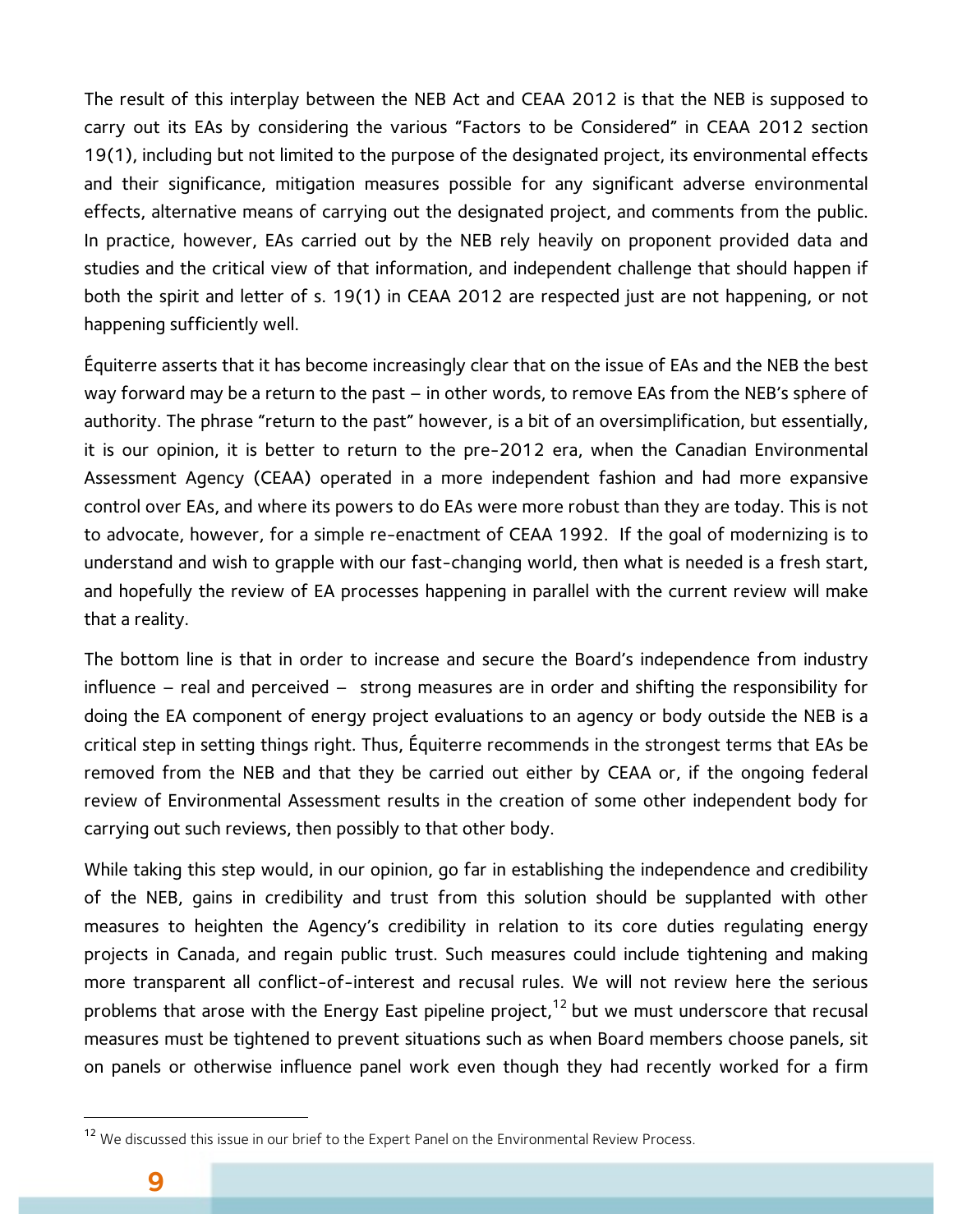connected with a project under review or for a company whose project is under review. A similar measure would be to end "revolving door" appointments from industry. NEB appointments of persons coming to serve on the Board directly from companies who are parties to live hearings before the Board cause serious problems for public trust in the integrity and credibility of the agency.

Even if additional measures such as these are implemented and successful, however, Équiterre maintains that EAs are still best done by agency whose primary focus is assessment of environmental impacts. Removing from the NEB the responsibility for carrying out EAs on energy projects, is likely the only action that will effectively ensure that energy project EAs are not biased toward project approval due to an underlying closeness with the regulated industry.

B. The NEB should include GHGs in evaluating project applications

 $\overline{a}$ 

Nearly every day, we learn of a new reason why climate change must be moved front and centre of decisions taken at personal and institutional levels: records on global temperatures are continually broken, ocean temperatures are rising, long duration droughts are more frequent and occurring in new regions, forest fires, floods and extreme weather events pop up in the news more often than they did a decade ago, glaciers are disappearing, flora and fauna are experiencing new stresses as they adapt and try to find safe and healthy habitats, and the list goes on.<sup>13</sup>

Indeed, it is now imperative that GHG emissions and climate change issues become pivotal in Canadian decision making on energy projects, and modernization of the NEB presents a timely and significant opportunity in this regard. Even some of the most unlikely companies and countries are taking major decisions in recognition of the need to transition away from a carbon heavy past. Major oil companies Statoil ASA and Total SA, for example, are beginning to take meaningful action to move beyond fossil fuels, as seen in their decisions to buy stakes in wind companies, battery makers and renewables.<sup>14</sup> Rather incredibly, even the world's largest energy company, ExxonMobil, is urging U.S. President Donald Trump to keep the U.S. in the 2015 Paris climate agreement, calling it "an effective framework for addressing the risks of climate change."<sup>15</sup> Similarly, Saudi Arabia, the world's top crude oil exporter, recently launched a \$50 billion

<sup>13</sup> See e.g., IPCC, 2014: Climate Change 2014: Synthesis Report. Contribution of Working Groups I, II and III to the Fifth Assessment Report of the Intergovernmental Panel on Climate Change [Core Writing Team, R.K. Pachauri and L.A. Meyer (eds.)]. IPCC, Geneva, Switzerland, 151 pp.

<sup>&</sup>lt;sup>14</sup> See e.g., Rakteem Katakey, "Shell heads for cleaner future with sale of polluting oil sands", Bloomberg.com, March 9, 2017, https://www.bloomberg.com/news/articles/2017-03-09/shell-becomes-gas-company-with-7-25-billionoil-sands-sale.

<sup>&</sup>lt;sup>15</sup> Aric Jenkins, "Even ExxonMobil Wants President Trump to Stick With the Paris Climate Deal", Fortune, Mar 29, 2017, http://fortune.com/2017/03/29/exxon-mobil-donald-trump-paris-agreement-climate-change/.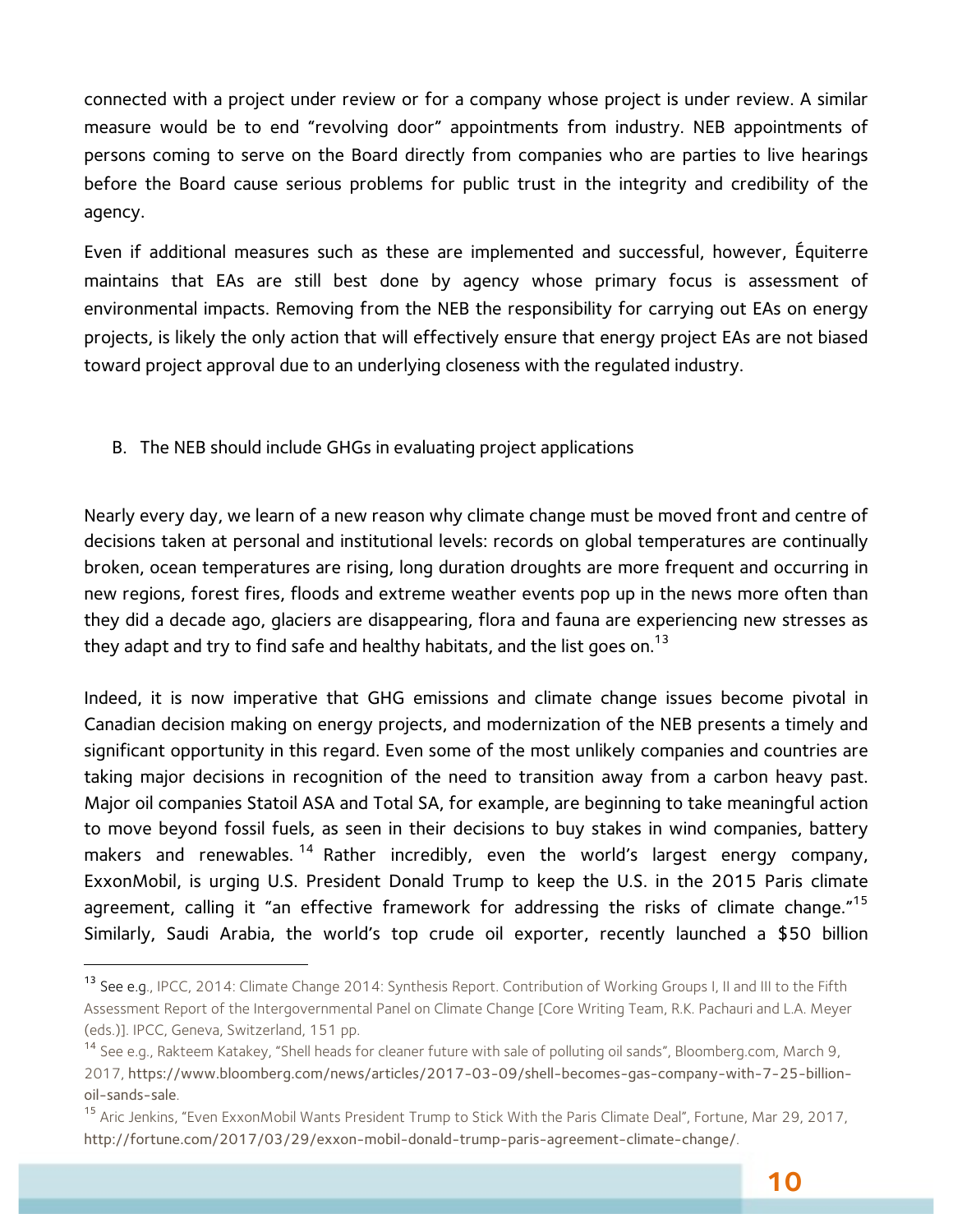renewable energy plan to encourage creation of new solar and wind power resources to help meet its growing energy demand.<sup>16</sup>

In light of these ground-shifting trends, Équiterre believes that it is of vital importance that Canada weave GHG emissions and climate change considerations into all aspects of decisions made by its national energy regulator, the NEB. From adjudication on proposed projects, to oversight of

> "The scientific evidence is clear: climate change is one of the greatest threats of our time. From increased incidences of droughts, to coastal flooding, to the expanding melt of our sea ice in our Arctic, the widespread impacts of climate change compel Canada to take strong action now."

Government of Canada, April 2016

project lifecycles, to the development and dissemination of energy information about present and future supply and demand, a reorientation is needed. Not only is there an obvious moral imperative to see things through the lens of a world threatened by global warming and climate change, there are policy and legal obligations for Canada as well. The Government of Canada has already recognized climate change as an issue demanding our utmost attention and desire to act.<sup>17</sup>

Modernizing the NEB to put GHG emissions and climate change at the core of its institutional awareness and decision making activities would constitute an important action feasible now with current knowledge, skills and analytical tools. Doing so would also furnish a new and effective tool in helping Canada meet the domestic and international commitments on climate change that it took through the four actions below:

- $\triangleright$  signing the Paris climate agreement<sup>18</sup> in October 2016 and, with other signatories, committing to keeping a global temperature rise this century "well below 2 degrees Celsius" compared with pre-industrial levels, and to pursue efforts to limit the temperature increase even further to 1.5 degrees Celsius.
- $\triangleright$  setting a GHG emission reduction target of 30% below 2005 levels by 2030;<sup>19</sup> and

<sup>&</sup>lt;sup>16</sup> Anthony Dipaola, "Saudis Kick Off \$50 Billion Renewable Energy Plan to cut oil use", Bloomberg, February 20, 2017, https://www.bloomberg.com/news/articles/2017-02-20/saudis-kick-off-50-billion-renewable-energy-plan-to-cutoil-use

<sup>&</sup>lt;sup>17</sup> Government of Canada, (web-page) "Canada's Way Forward on Climate Change", Last updated April 19, 2016, http://www.climatechange.gc.ca/default.asp?lang=En&n=72f16a84-1.<br><sup>18</sup> United Nations, "Paris Agreement", 2015,

http://unfccc.int/files/essential\_background/convention/application/pdf/english\_paris\_agreement.pdf

<sup>&</sup>lt;sup>19</sup> Government of Canada, "Canada's INDC Submission to the UNFCC", Submitted May 15, 2015,

http://www4.unfccc.int/Submissions/INDC/Published%20Documents/Canada/1/INDC%20-%20Canada%20- %20English.pdf.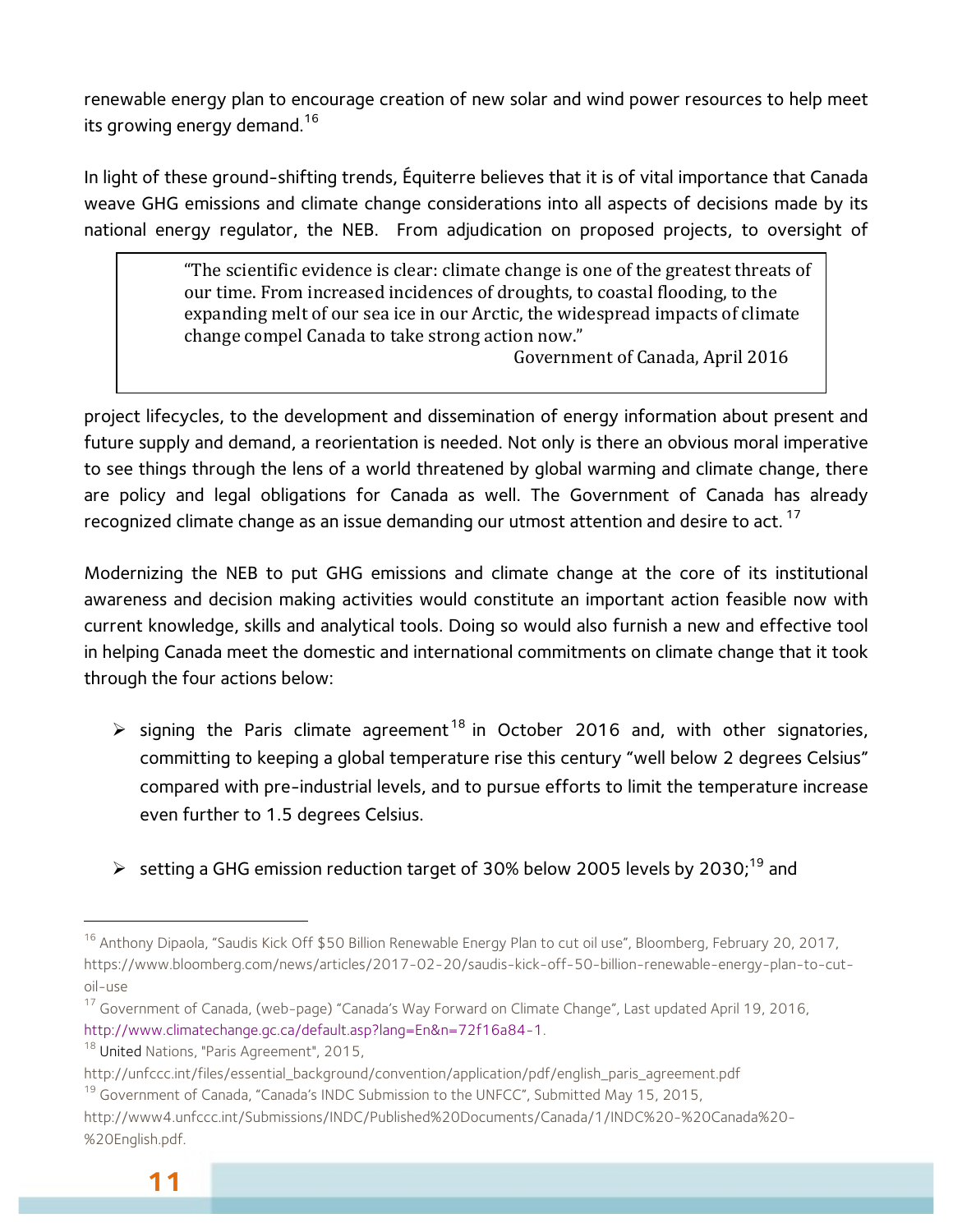- $\triangleright$  creating the Pan-Canadian Framework on Clean Growth and Climate Change,  $^{20}$  a plan developed by Canada's first Ministers to meet or exceed Canada's 2030 target.
- $\triangleright$  proposing a pan-Canadian approach to pricing carbon pollution.<sup>21</sup>

Recent news from Environment and Climate Change Canada (ECCC) further underscores the need for more aggressive action and new approaches to Canada's battle against climate change: ECCC's February 2017 report, "Progress Towards Canada's Greenhouse Gas Emissions Reduction Target" indicates that by 2030, we may be emitting GHGs at a rate more than 30% higher than promised.<sup>22</sup> Again, recalibrating the NEB's energy decision making and other activities to reflect Canada's national and international GHG emissions objectives could give the country a new tool and a new advantage in decarbonisation.

Decisions and recommendations on proposed energy projects such as those made by the NEB carry significant emissions and climate implications. These can no longer be ignored, and in that spirit, Équiterre offers here some suggestions on how the modernization opportunity can be used to advance Canada's work on climate change. To better understand how the NEB's decisions concerning energy projects could be infused with a new climate consciousness, it is helpful to recall how project decisions and recommendations are made at the NEB.

Currently, energy project reviews at the NEB involve two discrete components, each with their own test.<sup>23</sup> One component of the NEB's process of evaluating projects in order to decide (for smaller projects) or recommend to cabinet (for larger projects) that a project be approved or rejected is the environmental impacts test, referred to in law and practice as the environmental assessment. While as described above, Équiterre recommends that EAs be handled by an agency or body other than the NEB, we urge and underscore that GHG emissions and climate tests must be considered regardless of which agency or body conducts the EAs. Additionally, the agency or body conducting EAs should analyze the GHG emissions attributable to not only the projects themselves, but also to upstream and downstream activities related to the project.

https://www.canada.ca/content/dam/themes/environment/documents/weather1/20170125-en.pdf.<br><sup>21</sup> Government of Canada, (News Release) "Government of Canada Announces Pan-Canadian Pricing on Carbon Pollution,"

<sup>20</sup> Government of Canada, *Pan-Canadian Framework on Clean Growth and Climate Change: Canada's Plan to Address*  Climate Change and Grow the Economy, 2016,

October 3, 2016, http://news.gc.ca/web/article-en.do?nid=1132149.<br><sup>22</sup> Environment and Climate Change Canada, Canadian Environmental Sustainability Indicators: Progress Towards Canada's

Greenhouse Gas Emissions Reduction Target, http://publications.gc.ca/collections/collection\_2017/eccc/En4-144-48- 2017-eng.pdf.<br><sup>23</sup> Although Équiterre recognizes that the mechanism for linking these two tests is important, it is difficult to envision how

the link would happen until the ongoing federal reviews affecting the NEB, CEAA and other agencies are complete. Consequently, it is beyond the scope of paper to speak to the linking mechanism.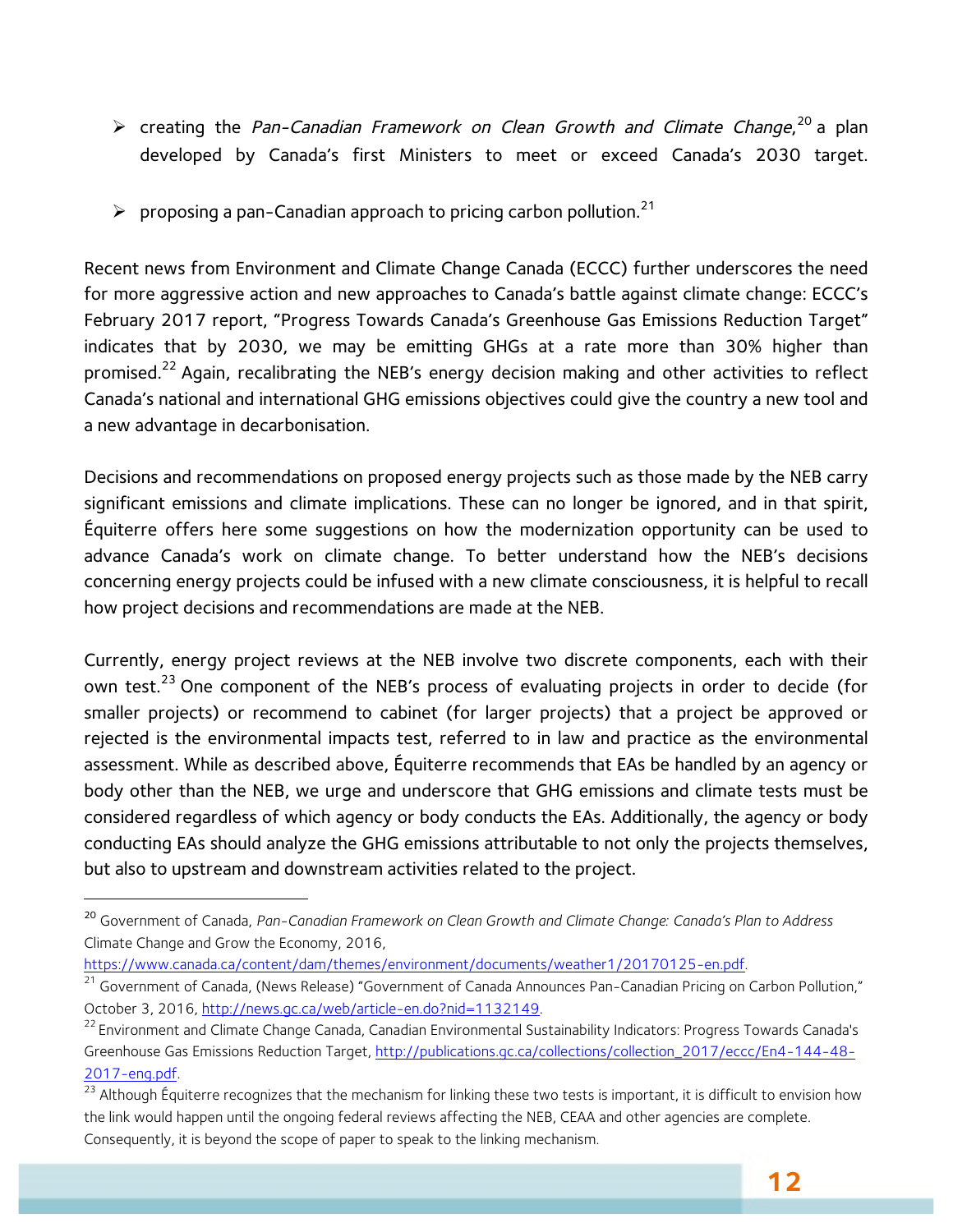The other component used in NEB project reviews, commonly referred to as the "needs test" focuses primarily on factors such as supply, demand and the existence of actual or potential markets, economic feasibility and financing.<sup>24</sup> For pipeline cases, this test is found in section 52(2) of the Act, and it is critical that it be revised to explicitly build in considerations for supply and demand in the context of active decarbonisation, meeting Canada's domestic and international GHG commitments, and, of course, to account for the impact of carbon pricing measures. A necessary first step in bringing this about would be to broaden significantly the scope of section 52(2). Since 2012, the only considerations that the Board "must have regard to" in applying the test are those "that appear to it to be directly related to the pipeline and to be relevant". Thus section 52(2) is too narrowly focused on the pipeline to comfortably allow the inclusion of more distant or indirect factors.

To understand how these modifications would change the way the NEB approaches the needs test component of project reviews, it is useful to look at present practice. Currently, the NEB relies upon supply, demand and other market information provided by proponents as it undertakes the needs test. The problem with this approach is that most analyses, forecasts and projections presented by proponents within their project applications are industry-centered, industryprepared forecasts, like for example that issued each spring by the Canadian Association of Petroleum Producers (CAPP).<sup>25</sup> Unsurprisingly, these kinds of forecasts do not integrate assumptions or factors acknowledging, for example, Canada's need to burn less carbon and meet its GHG emission reduction targets.

Indeed, it is hard to imagine an industry-prepared oil forecast that does not lead to the conclusion that more fossil fuel infrastructure projects are needed. Yet these are precisely the kind of forecasts relied upon most often in the needs test component of project reviews. That the NEB generally treats industry forecasts as gospel is abundantly evident in the NEB's Decision Statements on pipeline projects like Enbridge Line 9 Phase 1 ("Line  $9A''$ ),  $^{26}$  Line  $9B^{27}$  and Line 3.  $^{28}$ Unfortunately, the NEB rarely, if ever, questions quality, credibility or assumptions of industry forecasts.

<sup>&</sup>lt;sup>24</sup> Public interest is also mentioned as a factor, but we discuss that issue in section III E, below.

<sup>25</sup> See e.g., Canadian Association of Petroleum Producers, *2016 Crude Oil Forecast, Markets and Transportation Report*, June 2016, accessible by download from the CAPP website at http://www.capp.ca/publications-andstatistics/publications/284950.

<sup>&</sup>lt;sup>26</sup> National Energy Board, "Letter Decision File OF-Fac-Oil-E101-2011-01 01", 27 July 2012,

https://apps.neb-one.gc.ca/REGDOCS/File/Download/834303

<sup>&</sup>lt;sup>27</sup> National Energy Board, "Reasons for Decision Enbridge Pipelines Inc. OH-002-2013", March 2014, https://apps.nebone.gc.ca/REGDOCS/File/Download/2431830

<sup>28</sup> National Energy Board, "Enbridge Pipelines Inc. OH-002-2015 Volume I: Our Decisions and Recommendations", April 2016, https://apps.neb-one.gc.ca/REGDOCS/File/Download/2949922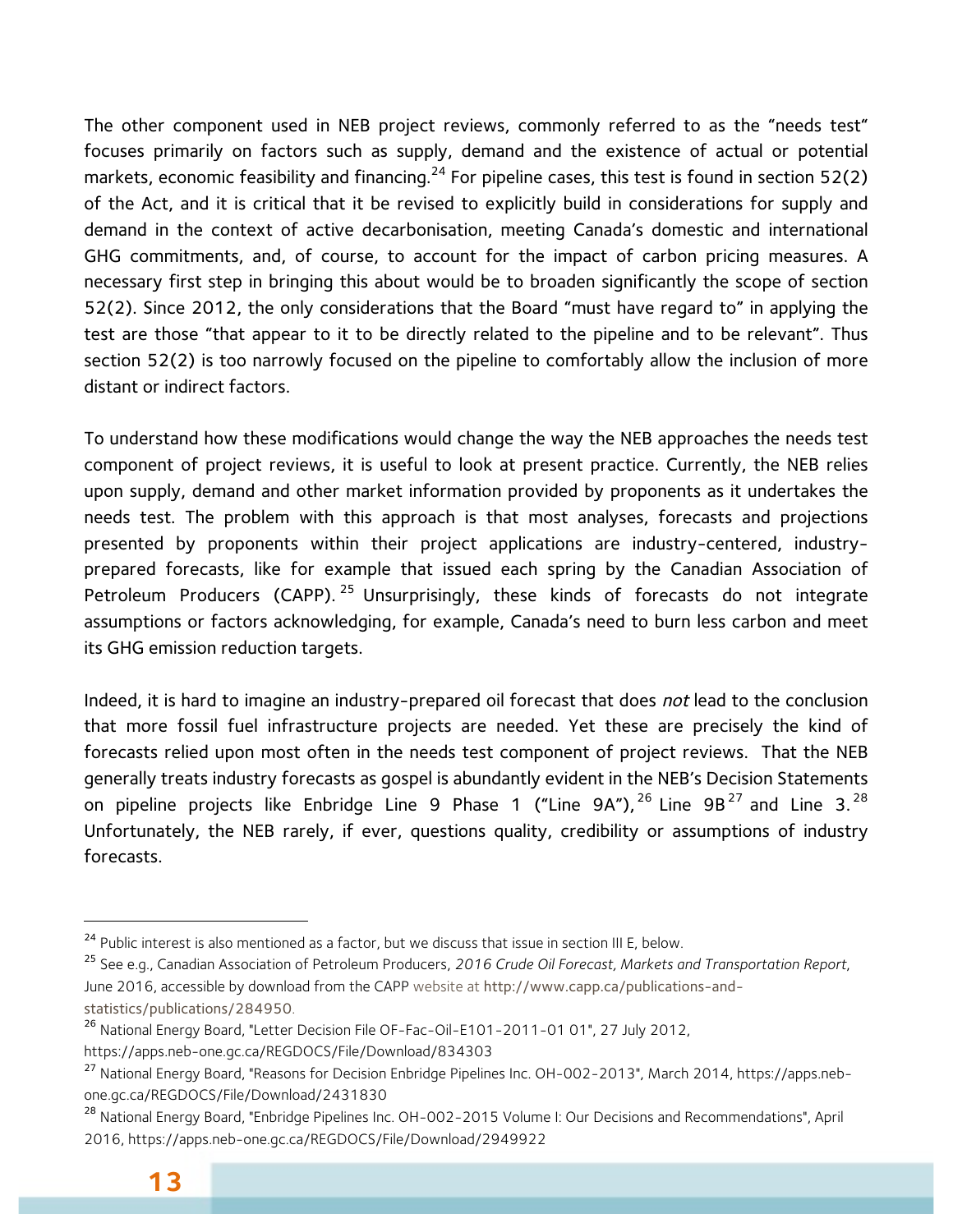What's more, the NEB typically does not even make its own analysis of project need based on its own data and models. While the NEB projections models are themselves deficient for the purposes under discussion (a topic covered in the next subsection of this paper), the fact that the NEB does not even, in most cases, attempt its own assessment of forecasted need for projects is troublesome.

Needless to say, the NEB's current approach is far from one that factors in decarbonisation objectives and commitments, and this needs to change. The Pembina Institute has summarized the preferred approach for the NEB succinctly as follows: "Project-specific market evaluation and needs assessments should draw on data and forecasting that examines the implications of domestic and international climate action on the economic viability of proposed projects."<sup>29</sup>

Additionally, it is important to recognize that GHG emissions, along with their costs, now represent a major economic impact of any project. Consequently, the NEB should now, in addition to assessing other economic factors, also consider the GHG emissions from projects on a full lifetime basis when assessing the economic viability of projects.

The ultimate aim of the needs test should be to ensure that, respecting the framework of policy and legal commitments to promote reductions in GHG emissions, low-GHG projects that ensure Canada's energy security should be favoured over high-GHG projects. This should aim should, in our view, be reflected in the NEB's modernized mandate.

This approach to the needs test component of project reviews, in combination with the treatment of direct, upstream and downstream GHG emissions in the EA component, would allow both the microeconomic and macroeconomic risk associated with GHG emissions from projects to be assessed by the NEB.

To recap, Équiterre recommends in the strongest terms that GHG emissions and climate change implications of projects be considered seriously and thoroughly in both components of project review: the EA and the needs test. Given the state of the planet, Canada's domestic and international commitments, and the moral imperative to preserve a healthy planet for future generations, factoring climate tests into the NEB's energy project decisions is the right thing to do and should be given high priority in the modernization of the NEB.

<sup>&</sup>lt;sup>29</sup> Erin Flanagan, Lindsay Wiginton, "Good governance in the era of low carbon: a vision for a modernized National Energy Board," Pembina Institute, January 2017, p. 4, https://www.pembina.org/reports/vision-for-neb-modernizationfinal.pdf.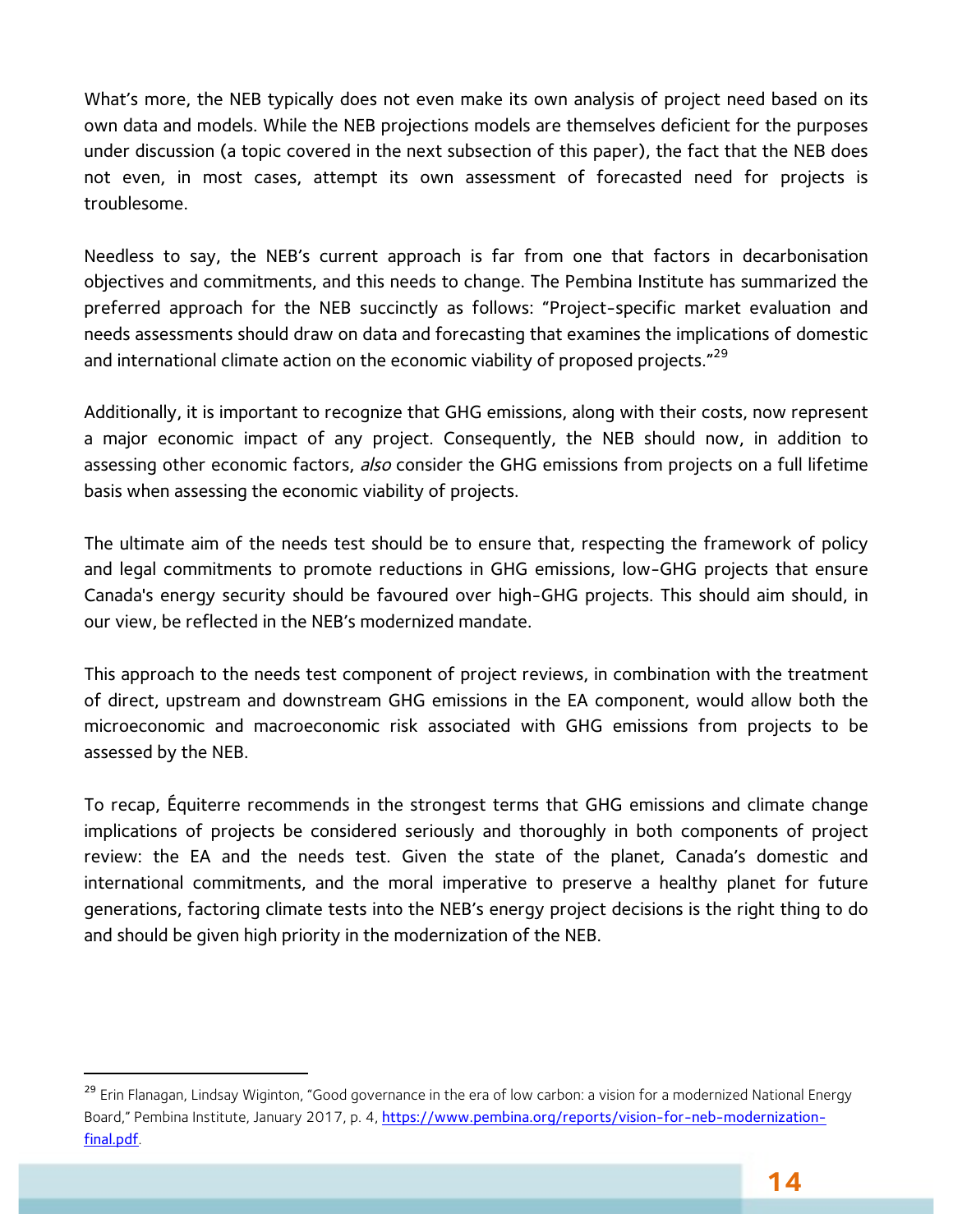C. The NEB should include GHGs in its projections of energy supply and demand

NEB energy forecasting is too traditional and must be substantially modified in order that the agency provide accurate and constructive energy information to the government, the public and industry. While the macroeconomic projections and forecasts prepared currently by the NEB, and used in publications like the *Canada's Energy Future* reports,<sup>30</sup> typically provide multiple scenarios (e.g., reference case, low, and high oil price scenarios) they still provide only one general view of the future – an unrealistic future in which fossil fuel production and transport continue on a business-as-usual path, unaffected by Canada's need to respect domestic and international commitments by reducing GHG emissions.

Consequently, Équiterre recommends strongly that as part of its modernization strategy, the NEB revise its methods to ensure that its forecasts and projections (relied upon by decision makers, the public, the media and others), reflect:

- $\triangleright$  Canada's need to meet its international and domestic climate commitments, and respect policy objectives on reducing GHG emissions;
- $\triangleright$  Alternative macroeconomic factors that reflect adjustments of supply and demand under a reduced carbon economy; and
- $\triangleright$  Future scenarios that are likely or possible as Canada moves toward decarbonisation that look at outcomes including substantial expansion of clean energy and efficiency, broader adoption of new technologies such as wind, solar (particularly decentralized), and increased electrification of transport, which are too often undervalued by certain forecasting agencies, including the International Energy Agency.

Forecasts and projections that follow this kind of approach are possible today. In fact, a recent study<sup>31</sup> prepared jointly by the International Energy Agency (IEA) and the International Renewable Energy Agency (IRENA), used similar methods in order to evaluate what changes would be necessary within the global energy sector in order to achieve the primary objective of the Paris climate agreement: keeping the global temperature rise this century to "well below 2 degrees

<sup>&</sup>lt;sup>30</sup> National Energy Board, "Canada's Energy Future 2016: Energy Supply and Demand Projections to 2040", January 2016, https://www.neb-one.gc.ca/nrg/ntgrtd/ftr/2016/index-eng.html.

<sup>31</sup> [Executive Summary/Chapter [1/4]] of *Perspectives for the energy transition – investment needs for a low-carbon energy system*, OECD/IEA and IRENA, 2017, https://www.energiewende2017.com/wpcontent/uploads/2017/03/Perspectives-for-the-Energy-Transition\_WEB.pdf.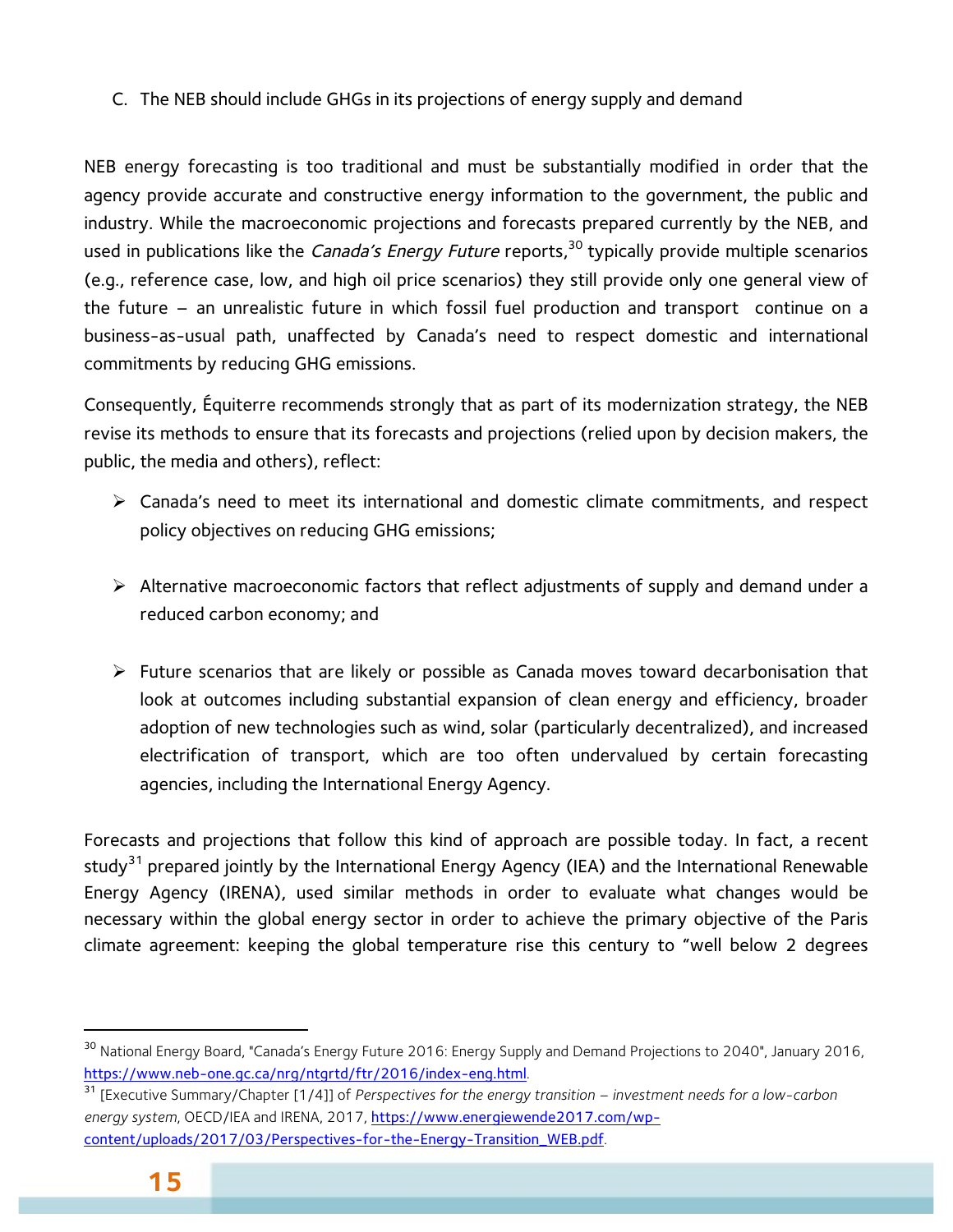Celsius and to drive efforts to limit the temperature increase even further to 1.5 degrees Celsius above pre-industrial levels".<sup>32</sup>

Équiterre recommends that the NEB study the models used in the IEA/IRENA study, and similar models, in an effort to develop forecasting methods that integrate the kinds of factors mentioned above.

Other key improvements needed within NEB's energy information mandate include:

- $\triangleright$  Requiring that the NEB provide details on the assumptions it uses for forecasts, analyses and projections;
- $\triangleright$  Increasing transparency and minimization of data suppression for purposes of preserving commercial advantages.33
- $\triangleright$  Improving timeliness of information and publication of data (e.g., reduce reporting lags, cover crude import data as thoroughly as exports);
- $\triangleright$  Improving spill data presentation (e.g., user-friendly formats needed for reasonable public access and understanding of data: spreadsheets alone are insufficient); and
- $\triangleright$  Taking active steps to quard against fossil fuel-focused assumptions and biases in NEB market reports and analyses.
- D. NEB's mandate should ensure consideration of alternative projects for producing, transporting and distributing energy

Since its inception, the NEB has approved pipelines and powerlines, and has overseen the marketing, export and import of fossil fuels. Today, however, the face of energy is changing as continued calls for cleaner, greener energy work are successfully moving markets toward acceptance of technologies and methods associated with emerging low-carbon energy alternatives. In 2016, for example, the International Energy Agency (IEA) was able to increase its

<sup>32</sup> United Nations, "Paris Agreement", 2015,

http://unfccc.int/files/essential\_background/convention/application/pdf/english\_paris\_agreement.pdf

<sup>&</sup>lt;sup>33</sup> This is particularly a problem in relation to pipeline data. For example, there seems to be an inordinate amount of suppression of pipeline data for Eastern provinces in recent years. Better access to pipeline throughput data must be provided somehow. There must be a more equitable balance between company need for confidentiality and the public need for basic information on the movement of fossil fuels across the country.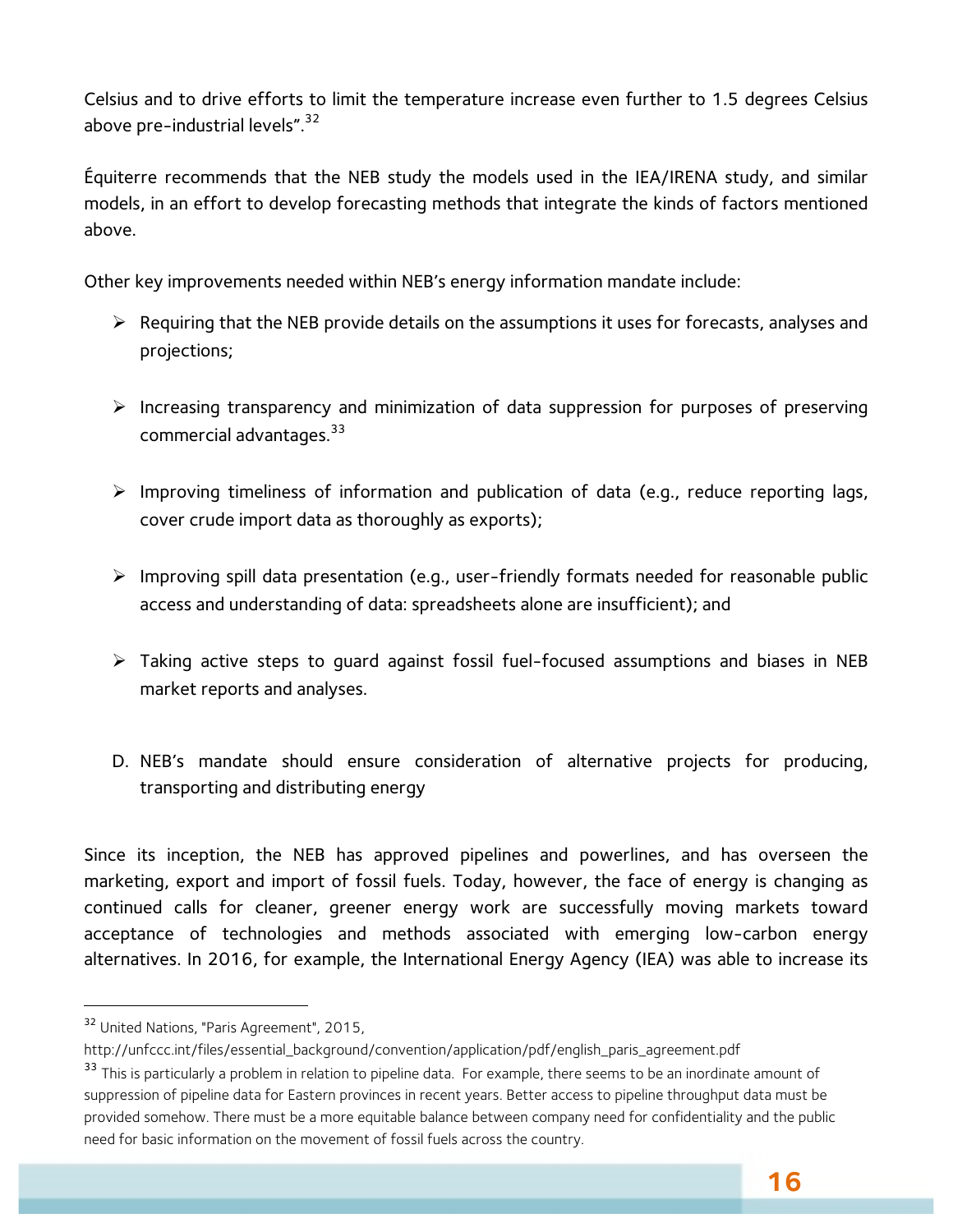five-year growth forecast for renewable energy due to significant cost reductions and strong policy support in the United States, Mexico, China, and India.<sup>34</sup> Also in 2016, renewables surpassed coal to become the largest source of installed power capacity in the world.<sup>35</sup>

Attitudes have also changed, perhaps as a cause or symptom or both, of the dynamics above. For example, a poll of Canadians in 2016 revealed that a large majority supported having the federal government provide technology and infrastructure support that would let provinces use more renewable electricity, such as from solar or wind power.<sup>36</sup>

> 82% of Canadians favour technology and infrastructure support from the federal government to let provinces use more renewable electricity

Source: Nanos Research poll commissioned by Clean Energy Canada, conducted in October 2016.

The NEB needs to reflect and support these shifts in energy markets and attitudes by exercising its adjudicative and energy information functions differently than in the past. This will require revising these two aspects of NEB's mandate as part of the modernization process.

In relation to its role adjudicating in energy project hearings, the NEB's mandate and the Act need revisions that would allow the agency to take a more proactive role in considering alternatives to large-scale fossil fuel infrastructure projects. When the NEB engages in a needs test in relation to a traditional pipeline or powerline project advanced by a proponent, it should be authorized to require proponents to identify, describe and assess an alternative, non-fossil fuel-based project that may meet the same needs. Such alternative projects could relate to producing, transporting and/or distributing energy. To name but a few examples, alternative projects might involve clean electrification of transportation, including electric vehicle support; clean electrification of building or industrial processes; distribution of renewable power generation from decentralized as well as centralized sources; and transmission grid modernization, including storage and smart grid infrastructure.

<sup>&</sup>lt;sup>34</sup> Megan Rowling, "2016: A year of transition from talk to action on climate change", Thompson Reuters Foundation, December 22, 2016, http://news.trust.org/item/20161222000534-b46s4/.

 $35$  Ibid.

<sup>&</sup>lt;sup>36</sup> Clean Energy Canada, "Canadians' Opinions on the Clean Energy Transition," October 2016, p. 3,

http://cleanenergycanada.org/wp-content/uploads/2016/10/Backgrounder-Clean-Energy-Transition-Polling-Nanos-CEC.pdf.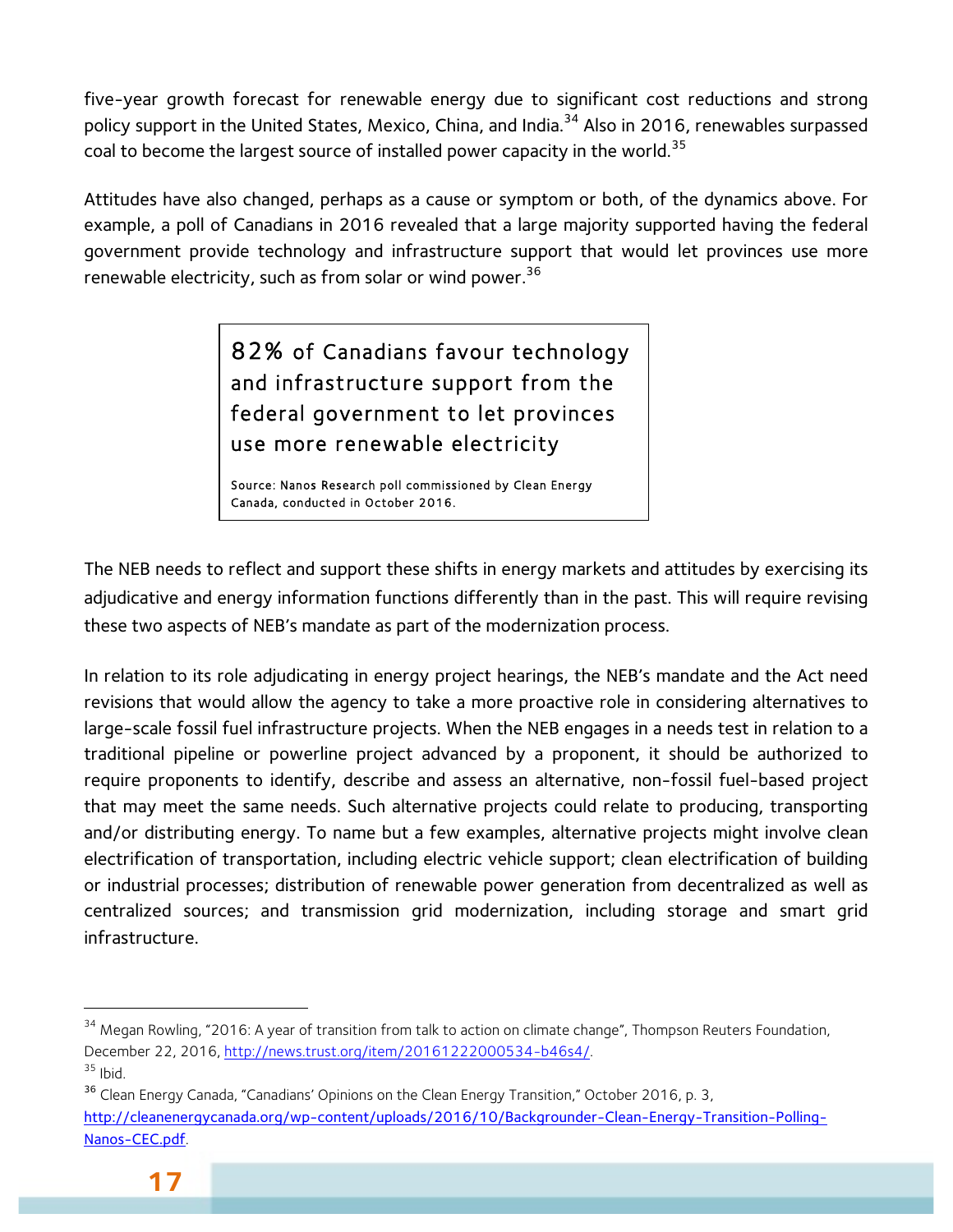Currently, there is no language in the NEB Act requiring the NEB to consider alternatives to proposed projects. There is, however, a requirement in the NEB Filing Manual that asks proponents to include in their applications of need for the project, their rationale for selecting the proposed project over other possible options.<sup>37</sup> This, however, is not at all the same thing as being asked to provide a fulsome reply on how the proposed projects needs might be met by way of an alternative or competing project. Équiterre recommends that both the Act and *Filing Guide* be revised to ensure that alternative projects are both put forward by proponents, and considered by the NEB as part of its needs test.

In relation to the NEB's mandate to develop and disseminate energy information, the framework language of the NEB Act should be broadened to allow the NEB to monitor, report on and, where appropriate, also to regulate new or alternative methods of producing, transporting and/or distributing energy. Specifically, the NEB's mandate should be expanded to include tracking and regularly informing the government, the public and industry on:

- $\triangleright$  Alternative ways to produce, transport, distribute and store energy -- on and offshore;
- Ø Canada's progress on modernizing Canada's electricity systems and specific projects aimed at clean electrification and electric vehicle support;
- Ø Research and development of environmentally sound technologies and practices for replacing carbon intensive energy sources with low-carbon sources;
- $\triangleright$  Advancements in energy efficiency and promotion of energy efficiency as an alternative energy source; and
- $\triangleright$  Clean energy sector economic data (e.g., job growth, contribution to the economy).

<sup>37</sup> National Energy Board, *Filing Manual*, revised December 2016, pages 4-3 to 4-4, https://www.nebone.gc.ca/bts/ctrg/gnnb/flngmnl/flngmnl-eng.pdf.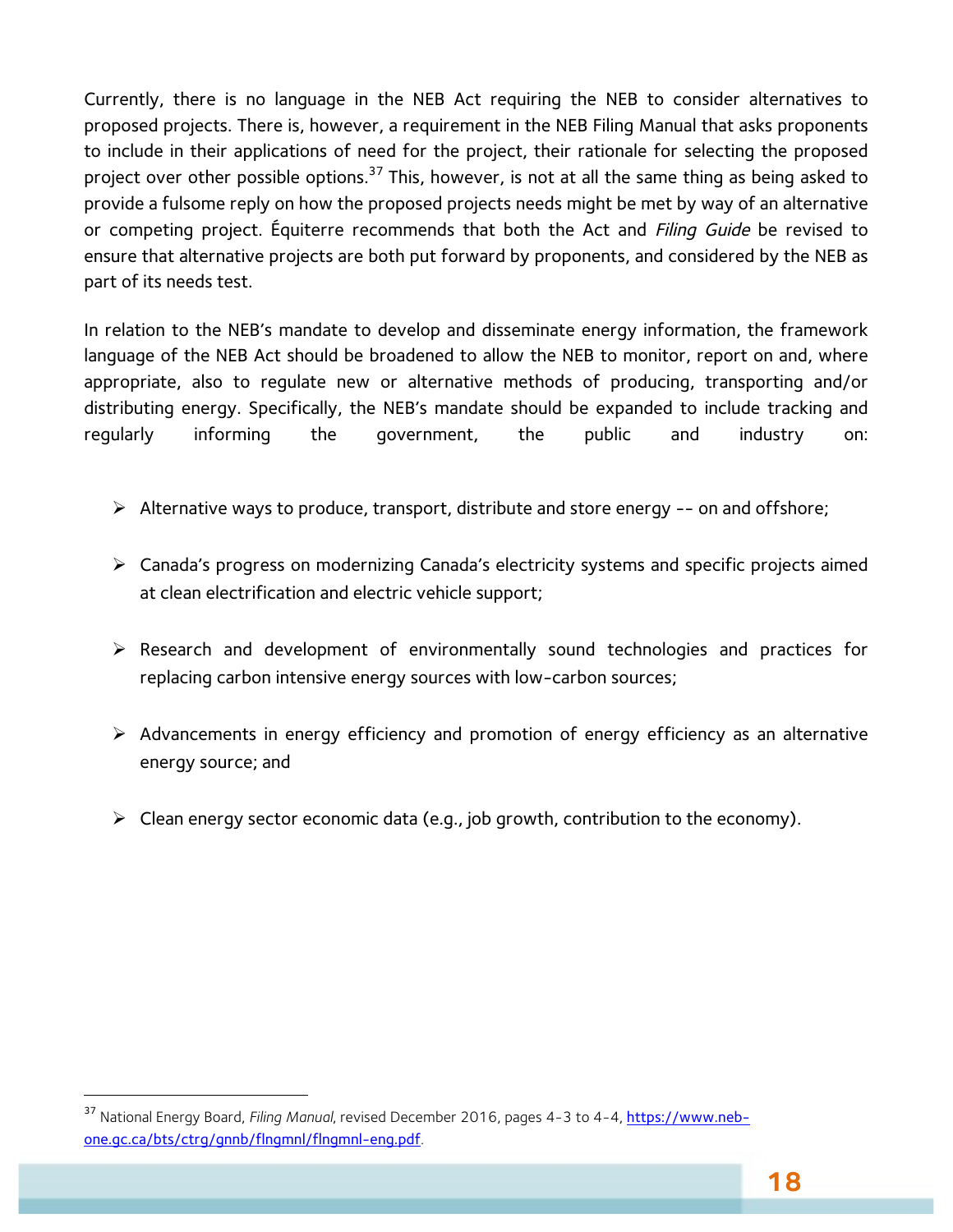Clean energy now employs more people than fossil fuels in the U.S.

 $\triangleright$  Clean energy jobs outnumber all fossil fuel jobs by over 2.5 to 1

 $\triangleright$  Clean energy jobs outnumber all jobs in coal and gas by 5 to 1

Source: analysis of U.S. Department of Energy data by the Sierra Club published March 2017. http://content.sierraclub.org/press-releases/2017/03/attention-donald-trump-new-report-shows-cleanenergy-employs-far-more-workers

E. NEB must ensure that "Public interest" and "Need for project" are viewed correctly: industry interests must no longer eclipse environment and social interests

#### Public interest

At the core of the mandate issue lies the question, "Whom does the NEB serve?" Since the NEB is a public agency, the answer would seem obvious: the public. This view is also reflected in the Terms of Reference for the Expert Panel, which states that the NEB "has a legislative mandate to regulate in the Canadian public interest."38 Similarly, the NEB Annual Report to Parliament underscores the fact that the agency's core purpose is to serve the public interest, and clarifies what that means with the following definition: "The public interest is inclusive of all Canadians and refers to a balance of economic, environmental and social interests that change as society's values and preferences evolve over time"<sup>39</sup>

Unfortunately, however, treatment of the term "public interest" in relation to NEB hearings has reflected neither the legal nor plain meaning sense of this term. It seems that the concept has drifted far from its original meaning, and this no doubt ties back to the problem of regulatory capture, discussed above. Yes, the NEB regulates industry, but this is not at all the same as saying it serves industry's interests above all. A fundamental step in modernizing the NEB will be to readjust the agency so that it truly serves the public interest, and many of our recommendations in the preceding sections relate to this objective.

 $\overline{\phantom{a}}$ 

<sup>&</sup>lt;sup>38</sup> Government of Canada, "National Energy Board Modernization: Expert Panel – Terms of Reference" Last modified February 10, 2017, http://www.neb-modernization.ca/terms-of-reference.

<sup>&</sup>lt;sup>39</sup> NEB Annual Report to Parliament, 2015, p. 12, http://www.neb.gc.ca/bts/pblctn/nnlrprt/2015/nnlrprt2015eng.pdf.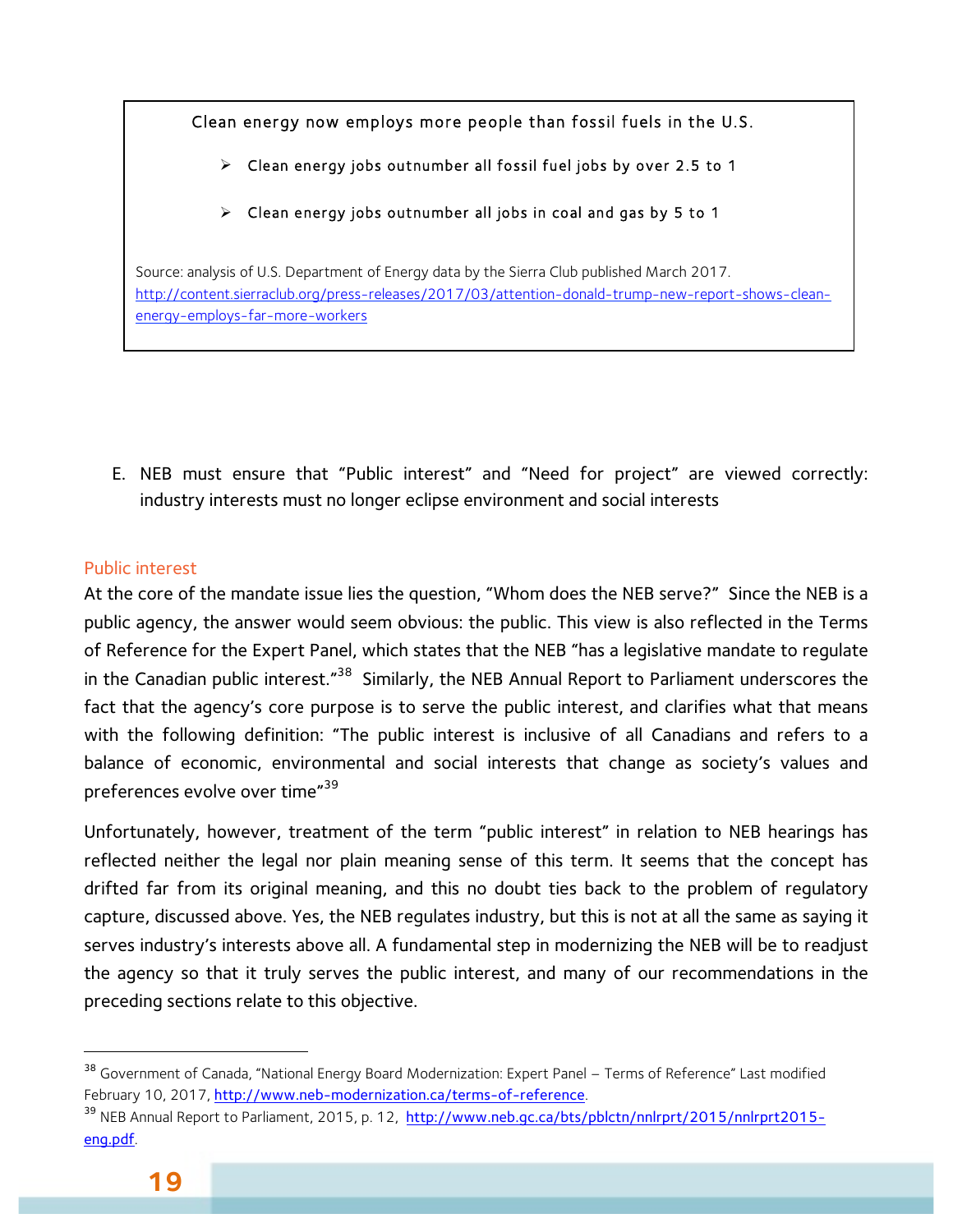The needed readjustment begins with the clarification of terms, and stopping what has been a harmful concept drift around the term "public interest". If terms are not defined and used properly, the NEB will likely remain a "captured regulator", and the crisis of confidence and deficit in public trust will continue.

Équiterre believes we must repair the concept of "public interest" in the Act for two reasons: first, to ensure that it is indeed an obligatory and primary factor in project decisions, and second, to ensure that everyone involved in energy project hearings is clear on the understanding that "public interest" means much more than proponent interest, or industry interest or even economic interest. The NEB must serve the needs of society at large as it goes about the business of regulating the energy industry. This means it must make decisions or recommendations on projects with that fact firmly in mind.

Why is clarification of the term "public interest" so important to modernization of the NEB's mandate? Again we refer to the root problem of regulatory capture. Unfortunately, there is "too much water over the dam" in the history of regulatory capture at the NEB to presume that during modernization, the problem will fix itself. Additionally, the phenomenon of regulatory capture is very strong, wherever and whenever it occurs, and thus opting not to take precautions for insulate future agency decisions from its influence is unwise.

Decisive steps and explicit clarifications on public interest are not just a language exercise: they are important to our future environmental *and* economic well-being, because by working to address regulatory capture, they may help Canada avoid tying itself to an industry overly reliant on a dying energy source – fossil fuels.

The first task would be to define "public interest" in the Act. That seems necessary and obvious and the definition in the 2015 NEB Annual Report to Parliament is a good start. However, the concept should also be understood to include inter-generational interests (a critical aspect of the climate change battle), interests connected to community safety, and regional and local interests rather than national interests only.

Beyond defining the term, however, other legislative repairs relating to public interest are also badly needed. If government truly intends that "public interest" should be a core concern when evaluating pipeline projects, there is a serious lacuna in the Act. Specifically, in the test for "public convenience and necessity" (frequently referred to as the "needs test") in Section 52(2), "public interest" is listed as the last "factor" in an optional list of factors that the Board "may consider" when evaluating projects. This is completely illogical in two ways. First, how can "public interest" be the core and ultimate concern of the project review process, but yet be optional? (as in " $may$ consider"). If the whole point of the needs test, in combination with test for "significant adverse environmental effects" under CEAA 2012, is to determine whether or not the proposed project is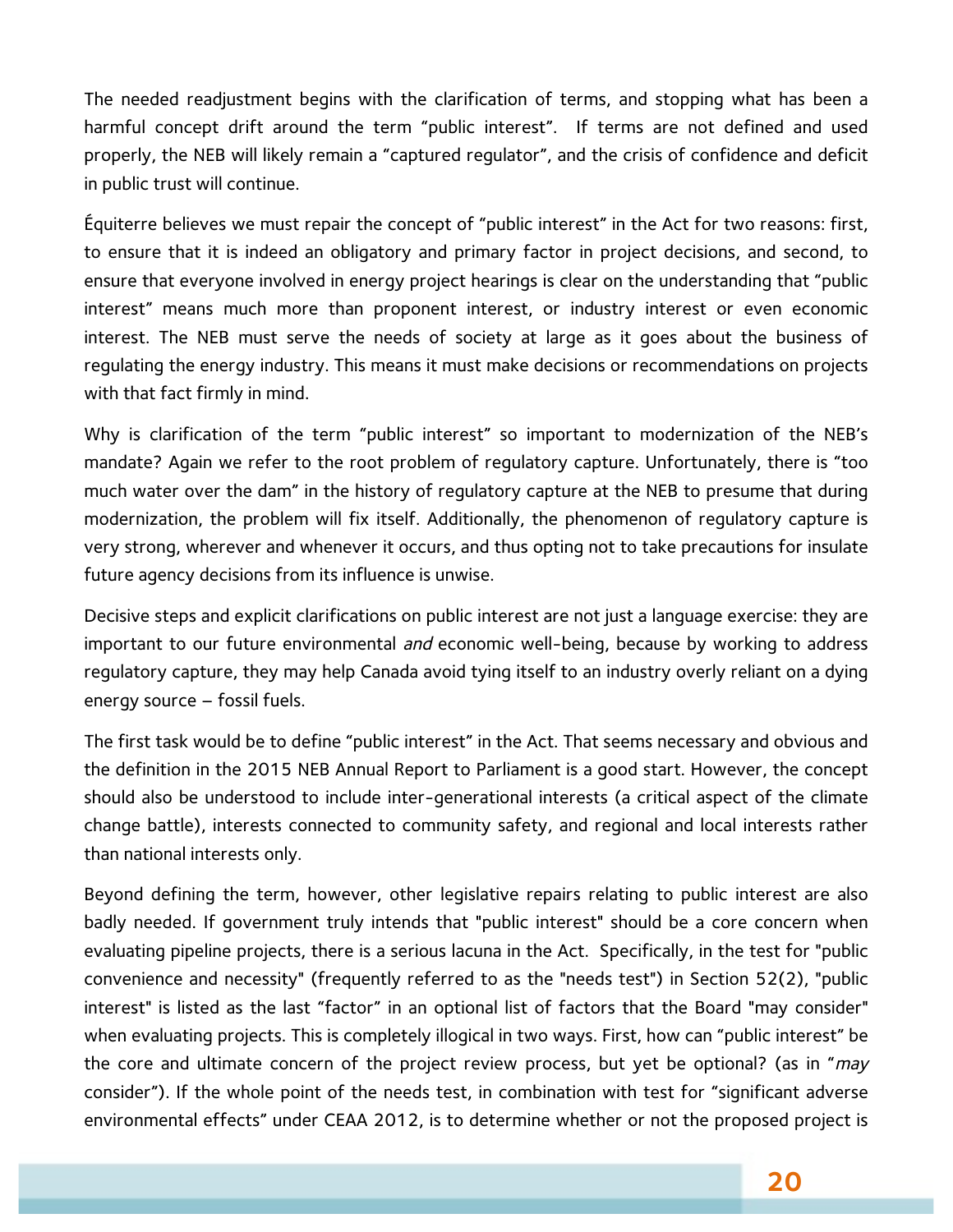or is not "in the Canadian public interest," then surely "public interest" is not to be seen as optional. Second, and for similar reasons, if indeed the raison d'être of the agency, at its core, is to serve the public interest, then including it as a "factor" to be considered is circular. It makes no sense and must be corrected.

One other related oddity must be mentioned, although the solution is not clear. Thinking of "public interest" as it is defined by the NEB in its 2015 Annual Report to Parliament, we know that it includes environmental and social interests, and they are factors examined in the EA process, which we have recommended should be done outside the NEB. Thus the needs test in the NEB Act must be completely revised to reflect the fact that the NEB must incorporate the findings of an EA done ideally outside of the NEB (e.g., by CEAA).

Équiterre believes that making these course corrections in the language of the Act will help shift the thinking back where it belongs during project reviews – to the question whether a proposed project, with all that is known about its potential impacts and benefits, is or is not in the public interest.

#### Need for the project

The concept of "need for the project" needs an overhaul to ensure that it refers to broader societal needs and reflects a fulsome analysis of competing or alternative projects. Not only is an overhaul needed in the Act, but also in the NEB's general approach to the concept. Proponents, industry allies, decision makers and others need to understand clearly that proponent needs are not public needs. Industry needs are not the same as public needs.

Confusion on this point is widespread for several reasons because the term "need for the project" is neither used nor defined in the Act. The result is that the "need for project" concept has come to be equated with the proponent's desire to build the project based on its belief that it is needed. This problem ties in closely to the way the needs assessment has been handled to date (discussed above). To recap, proponents provide the NEB with market analyses and forecasts that are narrowly based on industry-driven assumptions about the future, and the NEB tends to rely heavily on this information in conducting the needs test. As explained above, it is imperative that the NEB require that proponents demonstrate how their project fits within alternative macroeconomic projections of supply and demand that go beyond low/med/high oil price scenarios and integrate factors such as the adoption of electric cars, fuel economy, and so on. Thus, ideally the Act needs explicit language added to ensure that proponents choose and analyze "alternative" projects. These alternative projects could potentially involve something other than infrastructure (e.g., fuels).

As well, the NEB's filing manual for proponents, for example, needs to be revised to ensure that companies faced with the term "need for the project" do not presume that this means their need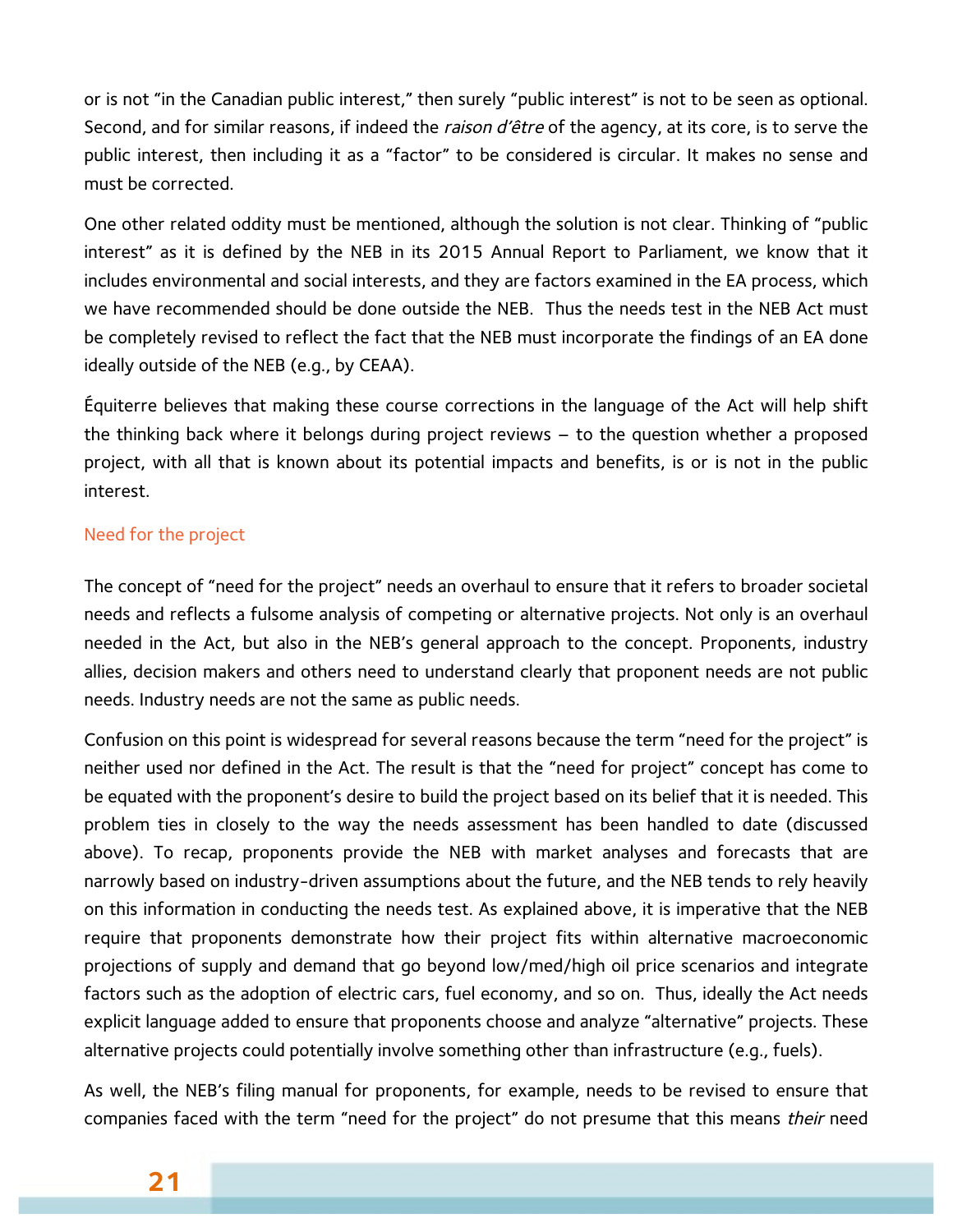for the project, from a commercial point of view. The same is true of how the term is viewed by hearing participants when "need for the project" appears in a "List of Issues" for a hearing, as it so often does.

Thus, to ensure that proponent or industry interests do not dominate the outcome of the needs test component of NEB project reviews (described above), a broader view of "need for the project" is imperative and should be explicitly defined in the Act. Only this step is likely to eliminate any doubt that "need for the project" does not refer only or primarily to the proponent's or the industry's need or economic needs.

Finally, if as recommended in the previous sub-section, "public interest" is viewed broadly and inclusively, then logic dictates that "need for the project" must also be viewed through a broad and inclusive lens.

## 4. Public Participation and NEB hearings

 $\overline{a}$ 

Significant challenges for the NEB in the area of public participation follow, no doubt, from the fact that the agency was not truly designed to accommodate comprehensive public engagement. In this section, we identify many of the current obstacles to meaningful public participation in NEB hearing processes and consultations, and provide specific recommendations for improvement.

All obstacles to full and effective public participation tend to breed frustration and dissatisfaction among potential participants, and this leads to compromised credibility, trust, effectiveness and efficiency. Eliminating or minimizing such obstacles should, in Équiterre's opinion, lead to fuller, and more efficacious hearings in the future -- hearings that do what they need to do but at the same time, satisfy the particular needs of the various participants.

A. Who should be allowed to participate in NEB hearings and in what ways?

We begin from the premise that broad engagement is necessary for a constructive dialogue on energy projects. Unfortunately, however, that is not the current starting point under NEB rules and legislation. As explained in the NEB Hearing Process Handbook, only participants who are accepted by the NEB as hearing participants may participate as intervenors or commenters.<sup>40</sup> Detailed applications are required of prospective participants, whether they seek status as an intervenor (a person or organization who may participate in all aspects and phases of a formal hearing) or as a commenter (a person, usually but not necessarily an individual, whose participation in the hearing is limited to submitting a letter of comment).

<sup>40</sup> National Energy Board, *National Energy Board Hearing Process Handbook,* September 2016, pages 9-10. Available at https://www.neb-one.gc.ca/prtcptn/hrng/hndbk/index-eng.html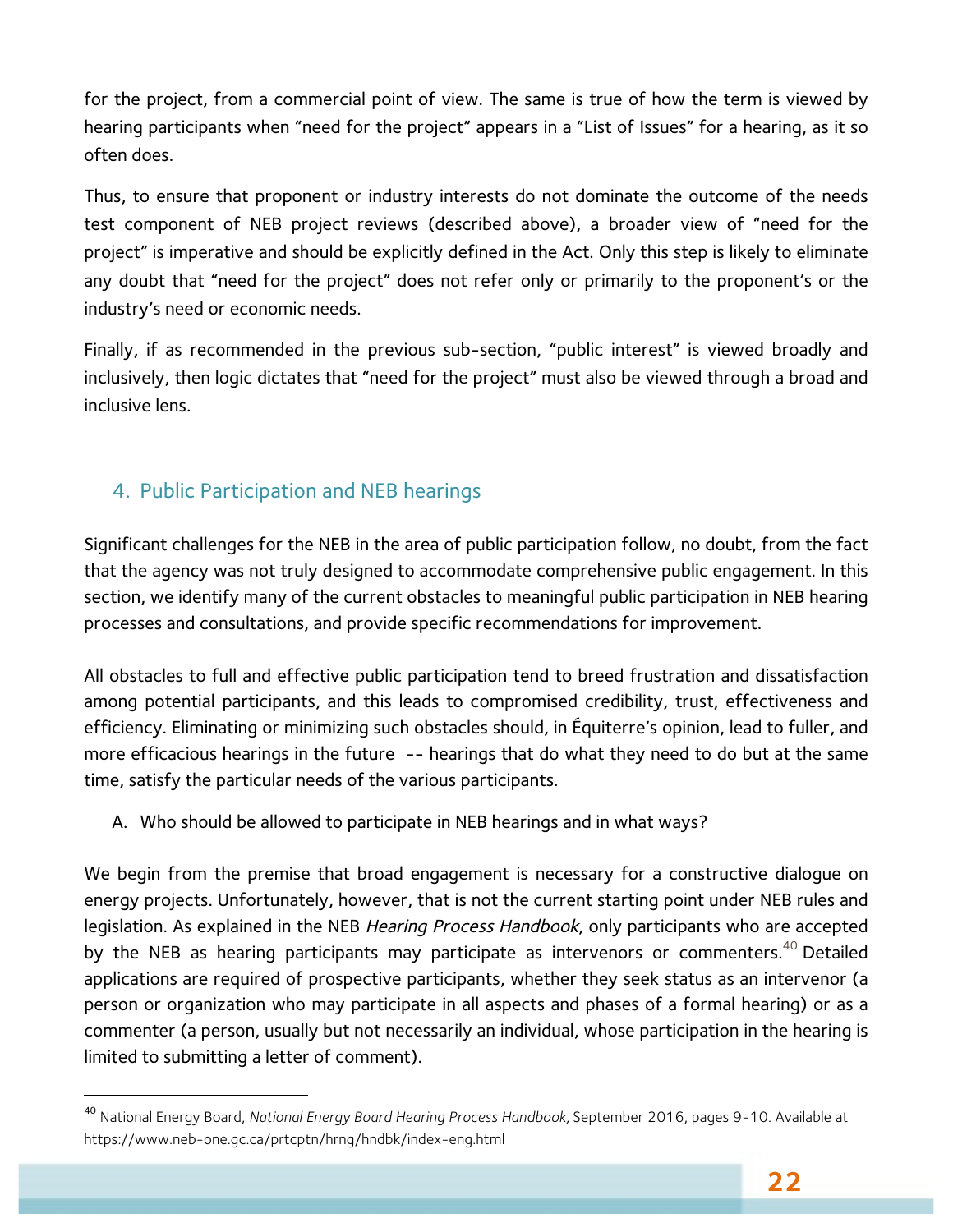What is immediately striking about the participation criteria, laid out in Section 55.2 of the Act, is that *all* participants, whether intervenors or those simply wishing to submit letters of comment, must meet strict and narrow requirements for participation. These criteria require that participants be either persons who, in the Board's opinion, are "directly affected"<sup>41</sup> by the granting or refusing of a project application, or persons who, again in the Board's opinion, have "relevant information or expertise"<sup>42</sup> relating to the project. Prior to the 2012 changes, the NEB was required to consider objections to the proposed project that were put forward by any interested person, although the agency still decided who was or was not an interested person.<sup>43</sup>

With regard to persons seeking to participate as commenters, Équiterre views it as an unwise use of everyone's time and trouble for Canadians who wish to write a letter to the government on their views about a project to be required to meet these strict participation requirements, and submit an application. The current law puts the agency in the highly unpleasant position of having to tell concerned citizens, "No, we won't even look at the letter you took the trouble to write about this project, because we do not believe you meet the legal requirements for necessary as someone eligible to write a letter." Équiterre believes that any Canadian wishing to provide input on a major energy project should at least be granted "Commenter" status, as of right, and recommends dispensing with the nonsensical need for a formal application for participants in this category.

Furthermore, regardless of category of participant (intervenor or commenter) the "directly affected" rule is an unreasonably narrow, outdated and ineffective criterion. Reasons for this are many, but include the simple fact that everyone is ultimately affected by climate change. As well, many more people may be affected by harm to natural resources such as drinking water than just those living a short distance from the pipeline. Équiterre recommends this concept be eliminated in the legislation.

With respect to the category of participants having "relevant information or expertise", it is highly unfortunate and unnecessarily restrictive that the law (section 55.2 of the Act) gives the NEB the power to choose who is in or out for this category on a discretionary basis. The current wording of the Act states that while the Board "must" consider the representations of any person "directly affected", it "may" consider the representations of any person who it deems to be someone having "relevant information or expertise." This discretion in the legislation must be removed so all

 $41$  Ibid, p. 9.

 $42$  Ibid, p. 10.

<sup>&</sup>lt;sup>43</sup> National Energy Board, "2012 Budget Implementation Act: Key Amendments to the National Energy Board Act (NEB Act)", undated, http://www.neb-

modernization.ca/system/documents/attachments/4bd293cfc958f6a15902e40abfad39805a9e02d6/000/005/4 20/original/NEB\_DM\_2012\_Changes\_\_Before\_and\_After\_EN.pdf?1485811468.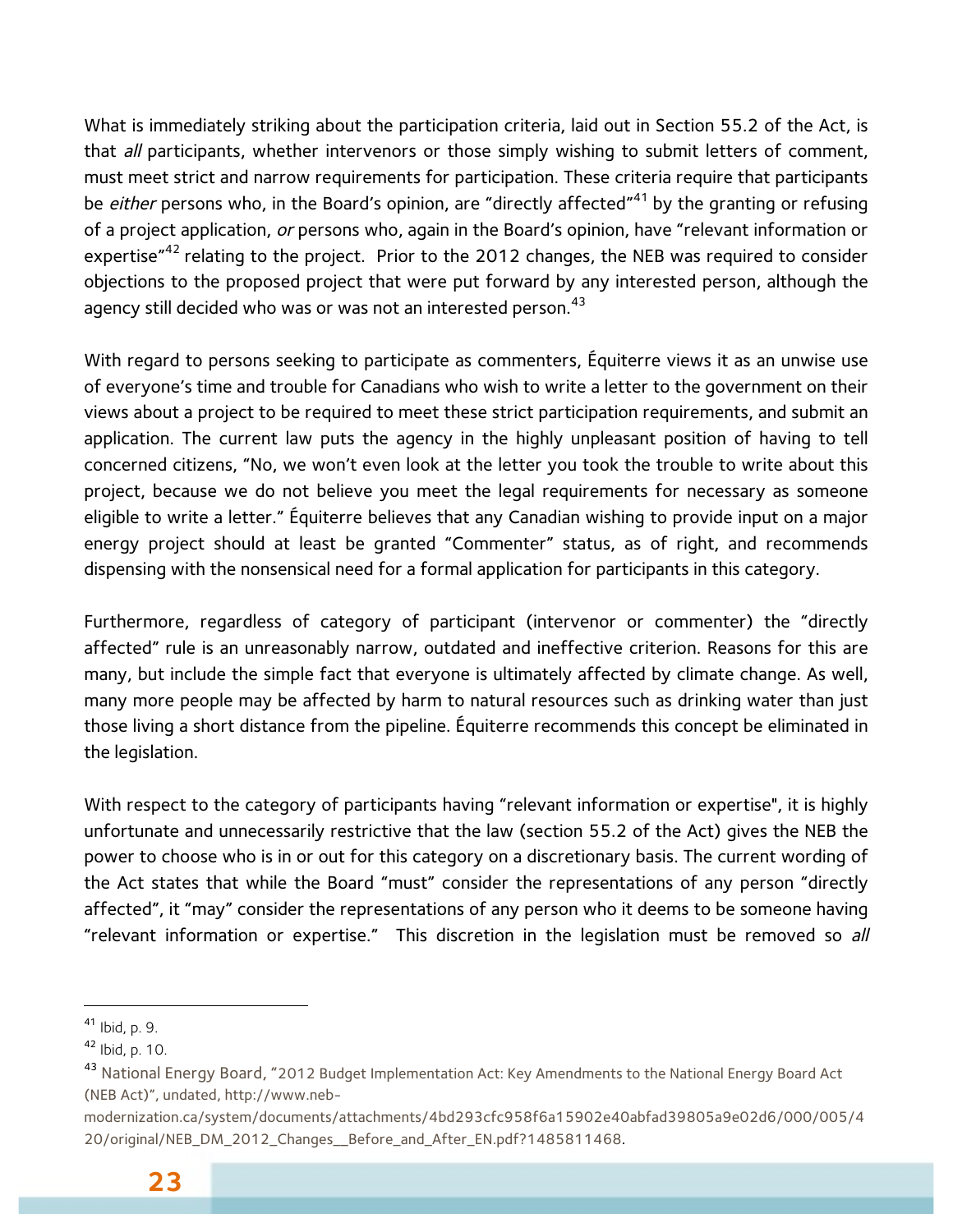persons interested in intervening and who may have relevant information and expertise may participate in a hearing.

Équiterre believes that eligibility for participation in hearings should flow from a properly expanded definition of "public interest," as discussed previously in this paper. Essentially, if "all Canadians" are part of the concept of public interest, and a project must be evaluated in terms of its effects on public interest, then potentially all Canadians are affected by the project. Thus, all Canadians have inherent interest in participating in hearings on major energy projects.

It is worth noting that proponent project applications, as well as public relations materials, are often replete with mentions of "benefits to Canadians" or "benefits to Canada". When proponents adopt this view of proposed projects, they effectively admit that projects have Canada-wide impacts, but there is another side to this coin. The view that these impacts are beneficial belongs to the proponent. Citizens and communities may view a project's impacts differently. The question that must be answered on the basis of the  $EA^{44}$  and the needs test process is whether these impacts are helpful or hurtful. Only full public participation will create the proper knowledge base on those questions. Expanded public participation by Canadians is logical and entirely reasonable in light of common claims by industry and project proponents that fossil fuel infrastructure have broad national, provincial or regional benefits. In our view, it is undoubtedly equitable in this context.

All that said, a more inclusive participation process will inevitably have implications for the size and manageability of hearings, and resources available to assist intervenors. One solution may be to require that intervenors present well-articulated reasons for intervening and explain how their interventions would contribute to the understanding of the project or its impact. This, however, does not address the fact that not all intervenors have the same capacities nor even interest in participating in a full, formal hearing process. For example, some intervenors may be interested in asking questions that proponents are obligated to answer, through Information Requests, but they may not have the capacity or the interest in preparing and presenting written evidence and participating in cross-examinations.

With these considerations in mind, Équiterre is of the opinion that public participation would be best served by something other than a one-size-fits-all hearing process. A traditional hearing before a quasi-judicial tribunal, with lawyers and experts, is quite ill-suited to the needs and participation interests of regular citizens. We recommend that an intermediate option, between letter-of-comment writing and full-blown participation in an adjudicative process, be explored. Regular citizens must be offered a simple and accessible way of participating in hearings that are not traditionally judicial in nature and which do not limit the subject matters that may be raised.

 $\overline{\phantom{a}}$ 

<sup>&</sup>lt;sup>44</sup> Which, as we recommend in this position paper, is best carried out by the CEAA or another independent body.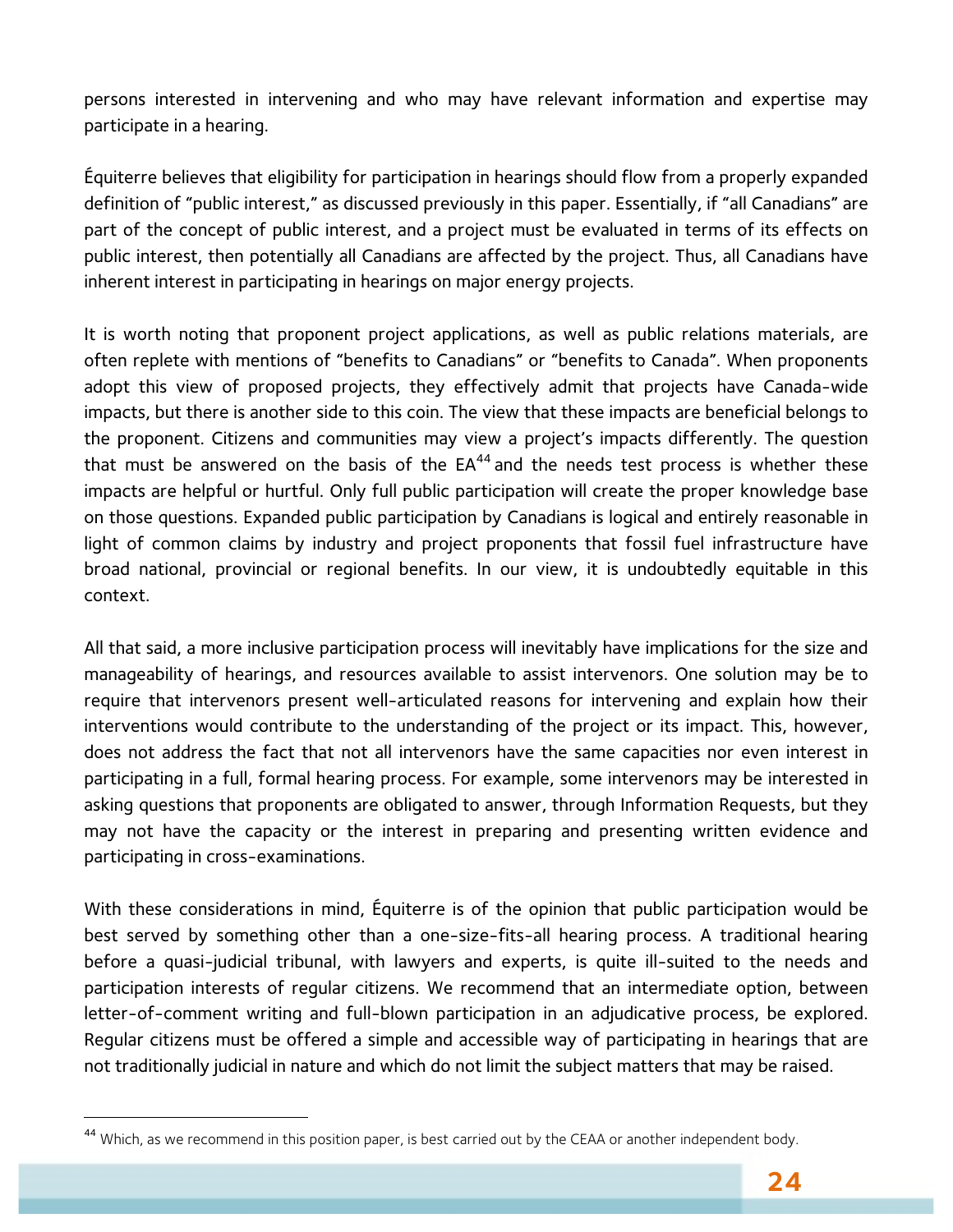At the same time, public interest organizations with the capacity to prepare for full hearings, test the evidence presented, present their own expert evidence and develop alternative scenarios to the proposed project should have the opportunity to engage in this way. Only with sufficient resources, however, can such groups engage in a real and meaningful debate with proponents (an issue to which we shall return later in this paper).

#### B. How can NEB participation processes be improved?

The NEB's challenges in the area of public participation likely stem in part from the fact that the agency was not originally designed with public engagement in mind. Obstacles to meaningful public participation in hearing processes and consultations create a number of problems in addition to simply reducing the number of potential public participants. They erode the public's trust as well as its ability to view the agency as credible, effective and efficient. Increasing meaningful public participation is also essential from a fairness standpoint: put simply, the public must be allowed input to decisions about major projects that carry potentially large impacts and risks. Below, we identify key obstacles to meaningful participation and provide suggestions for overcoming them.

#### Expand Intervenor Funding

Adequate intervenor funding is essential if public interest intervenors are to be given a full and fair opportunity to participate meaningfully in hearings on major project applications. In its Discussion Paper on the NEB's Participant Funding Program, the Expert Panel stated that "reducing financial barriers to participation supports increased public participation and facilitates the consideration of a greater diversity of concerns and perspectives."<sup>45</sup> The reverse is also true: insufficient funding inhibits full and meaningful public participation and restricts the diversity and depth of issues covered.

An example from Équiterre's own experience is particularly pertinent here. Équiterre has been and will continue to be involved in the hearing on TransCanada's Energy East pipeline project application. As you know, Energy East is the largest proposed pipeline project of its kind in Canadian history, spanning 4,500 km across six provinces. Access to adequate levels of intervenor funding in this hearing is essential for meaningful participation by Équiterre so that we may hire high-quality experts and all of the legal assistance that is required in a case of this size. The sheer size of this hearing, in terms of numbers of intervenors and documents, requires enormous

 $\overline{\phantom{a}}$ 

<sup>45</sup> Government of Canada, "Discussion Paper – The National Energy Board's Participant Funding Program", National Energy Board Modernization Expert Panel. Undated, http://www.neb-

modernization.ca/system/documents/attachments/fb9fc18af001a12e8d4ec2c51c1ae730fd83aaf8/000/005/300/or iginal/Discussion\_Paper\_NEB\_PFP\_2017-01-10\_EN.pdf?1484767726.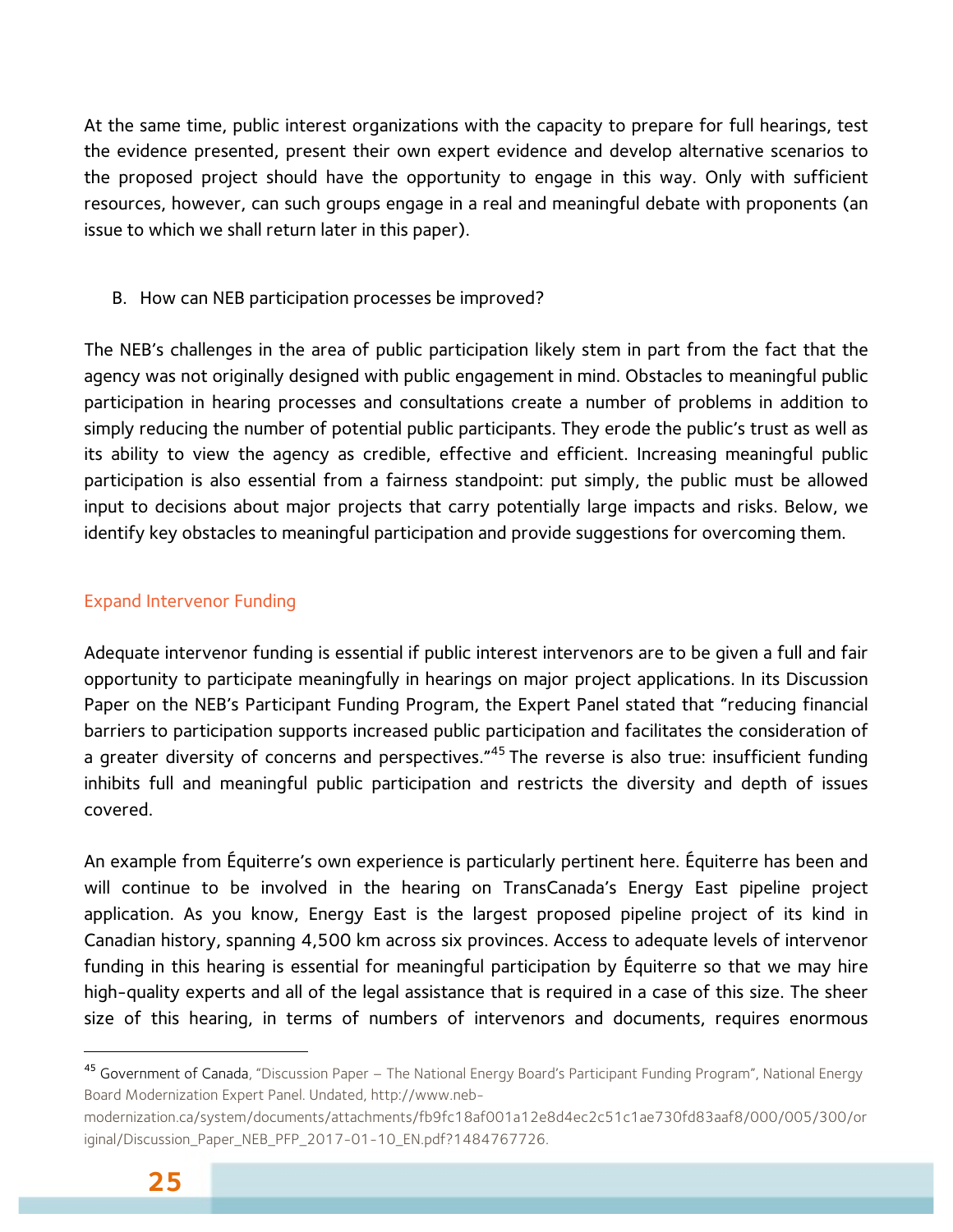numbers of hours simply to monitor all of the filings, let alone develop arguments and testimony, prepare and file information requests and prepare for oral cross examination and final arguments.

According to the NEB, participant funding for hearings is generally based on "the project's size, location, possible effects, range of issues, the number of Indigenous groups and landowners affected, the anticipated level of public interest, and the funding approved by Parliament."<sup>46</sup> The maximum amount available for any single group is \$80,000 per project hearing and \$12,000 for individuals but the NEB adds it "may request to increase the total available funding". $47$ 

In the Energy East pipeline hearing, the NEB had originally indicated a \$80,000 cap for organizational intervenors (\$12,000 for individual intervenors), to be provided in two phases of  $$40,000$  each.<sup>48</sup> Later, however, the NEB decided to cut the total funding available to group intervenors in half, resulting in a total cap of \$40,000.

The maximum cap of \$40,000 per intervenor was already insufficient for a hearing of this magnitude, and following recusal of the former panel and the establishment of a new panel, we will soon begin the process again, which will require many additional hours of monitoring filings, analysis of new information from the proponent. The new panel has already indicated that it will allow the proponent to amend, withdraw, and add to the project application, including with supplemental filings, any of which may provide information about new or modified project details and all of which will need to be reviewed by our lawyer and experts.

Équiterre wishes to underscore the fact that the Energy East hearing will require us (as well as all other public interest and individual intervenors with limited financial resources), to carefully review and respond to filings and arguments from approximately 40 industry intervenors who are largely supporting the Energy East proposal. These include large international energy companies such as Suncor, Valero, Shell, BP, Statoil, Nexxen, Repsol, Imperial (subsidiary of Exxon), Canadian Natural Resources Limited, Husky Energy, Canada Energy Group, and Irving Oil, to name but a few. Without a doubt, each and every one of these companies has teams of lawyers and experts who may be called upon to assist in hearing matters, while we have one lawyer, and our three experts must be shared across three environmental organizations. The inequity is self-evident.

.

<sup>&</sup>lt;sup>46</sup> Government of Canada, "Discussion Paper - The National Energy Board's Participant Funding Program", National Energy Board Modernization Expert Panel. Undated. http://www.neb-

modernization.ca/system/documents/attachments/fb9fc18af001a12e8d4ec2c51c1ae730fd83aaf8/000/005/300/or iginal/Discussion\_Paper\_NEB\_PFP\_2017-01-10\_EN.pdf?1484767726.

 $47$  Ibid.

<sup>48</sup> National Energy Board. 2016. "Information Session - Participant Funding Program - Energy East Project / Eastern Mainline Projects". National Energy Board. Last modified December 5, 2016. https://www.nebone.gc.ca/pplctnflng/mjrpp/nrgyst/nrgystprsnttn/nrgstpfp-eng.html.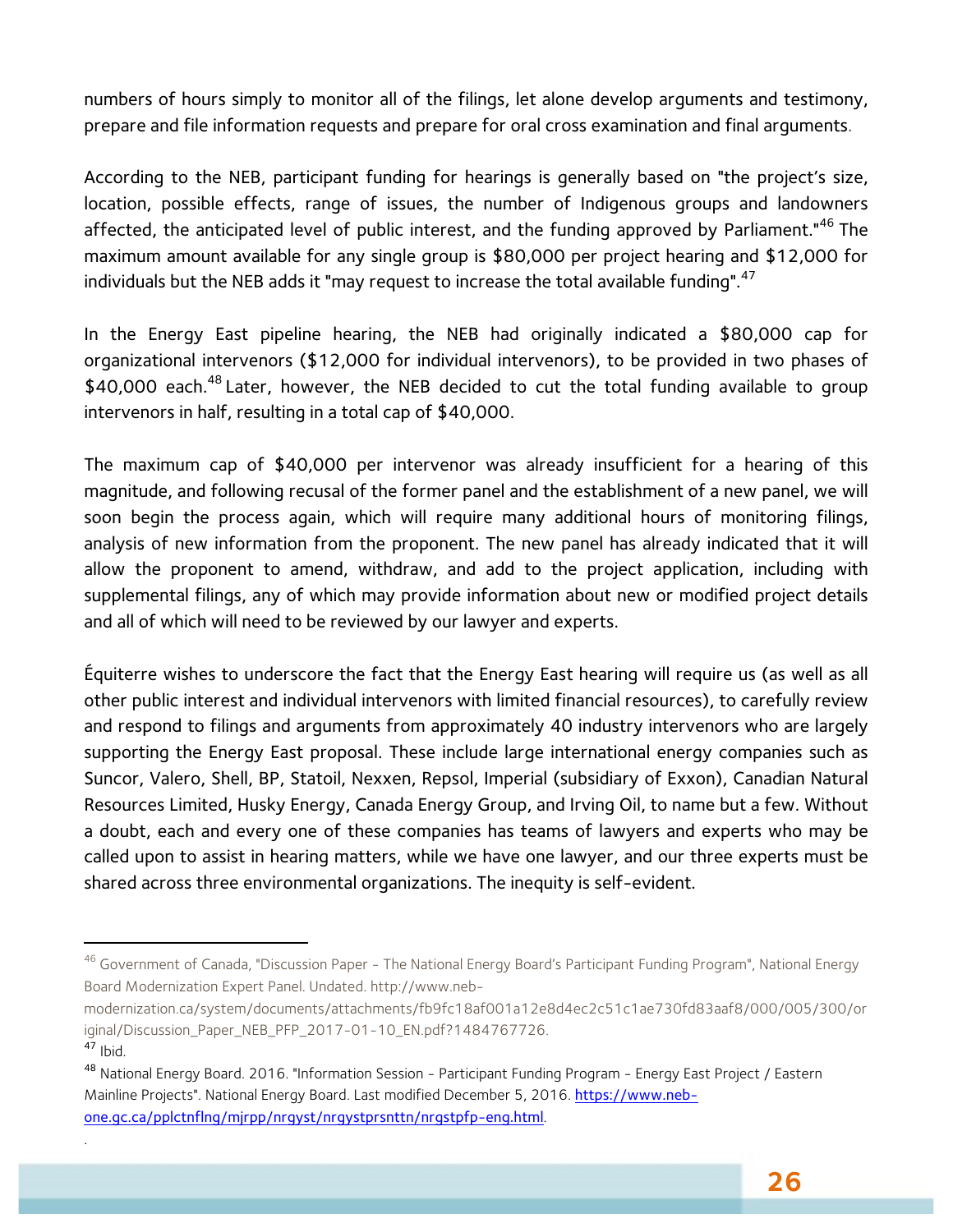Substantially uneven playing fields as between project proponents and public participants hurt participation, credibility, and quality of the input to the process, and nowhere do we see more unevenness than in the financial resources available to the parties in relation to project hearings. The current very low levels of intervenor funding substantially disadvantages ENGOs and other civil society NGOs and can substantially advantage project proponents like TransCanada, who can and do use their much greater financial resources to make their case.

#### Improve access to affordable, high-quality expertise for public interest intervenors

Another way to improve participation, as well as the quality of the evidence brought before hearing panels, is to improve access to high quality expertise. The minimal financial capacities of ENGOs and individuals wishing to participate in NEB hearings make it extremely difficult to afford high-quality experts. Experts and frequently even students, avoid serving as consultant experts to ENGOs or other public interest intervenors out of fear of being "blacklisted" by industry, or in the case of students, being unable to find work in their fields upon graduation.

One option may be to devise more efficient mechanisms for cost-sharing among eligible intervenors who wish to collaborate. Current models require substantial inter-organizational coordination, and while these costs are considered "eligible costs" for the purpose of the Participant Funding Program, they deplete the amounts that intervenors can spend on lawyers and experts. Even with sharing among two or three intervenor organizations, lawyer and expert costs for even modest hearing participation can easily and quickly exceed a \$40,000 cap.

Yet another solution may be for the NEB to grant public interest intervenors access to independent "pools" of experts who are publicly funded or subsidized by the government. While this is an intriguing possibility, this option should be first examined in a deeper, more focused way, with early and direct consultation of public interest intervenors who may avail themselves of such services. Their views and concerns on developing such a pool or similar cost-effective, efficient method of providing high quality expertise to groups and individual intervenors needing could be invaluable in developing a workable, effective mechanism.

#### Develop standards to ensure complete, high-quality project applications

New standards are needed to ensure that public participants are working with information that is of sound integrity, credibility, and reliability, and is presented clearly and in a well-organized way, free of unreasonable redundancy. This is essential to avoid public intervenors spending unnecessary hours and resources (their own or Participant Funding Resources) engaged in activities such as investigating information gaps, inconsistencies, inaccuracies etc.

Perhaps the most time-consuming activity of this nature for ENGOs and individual intervenors is trying to fill in the facts and knowledge gaps when faced with incomplete applications. They may have to spend time and resources making specific requests for information, even prior to discovery, and/or they are so concerned about potential impacts they must try to find answers for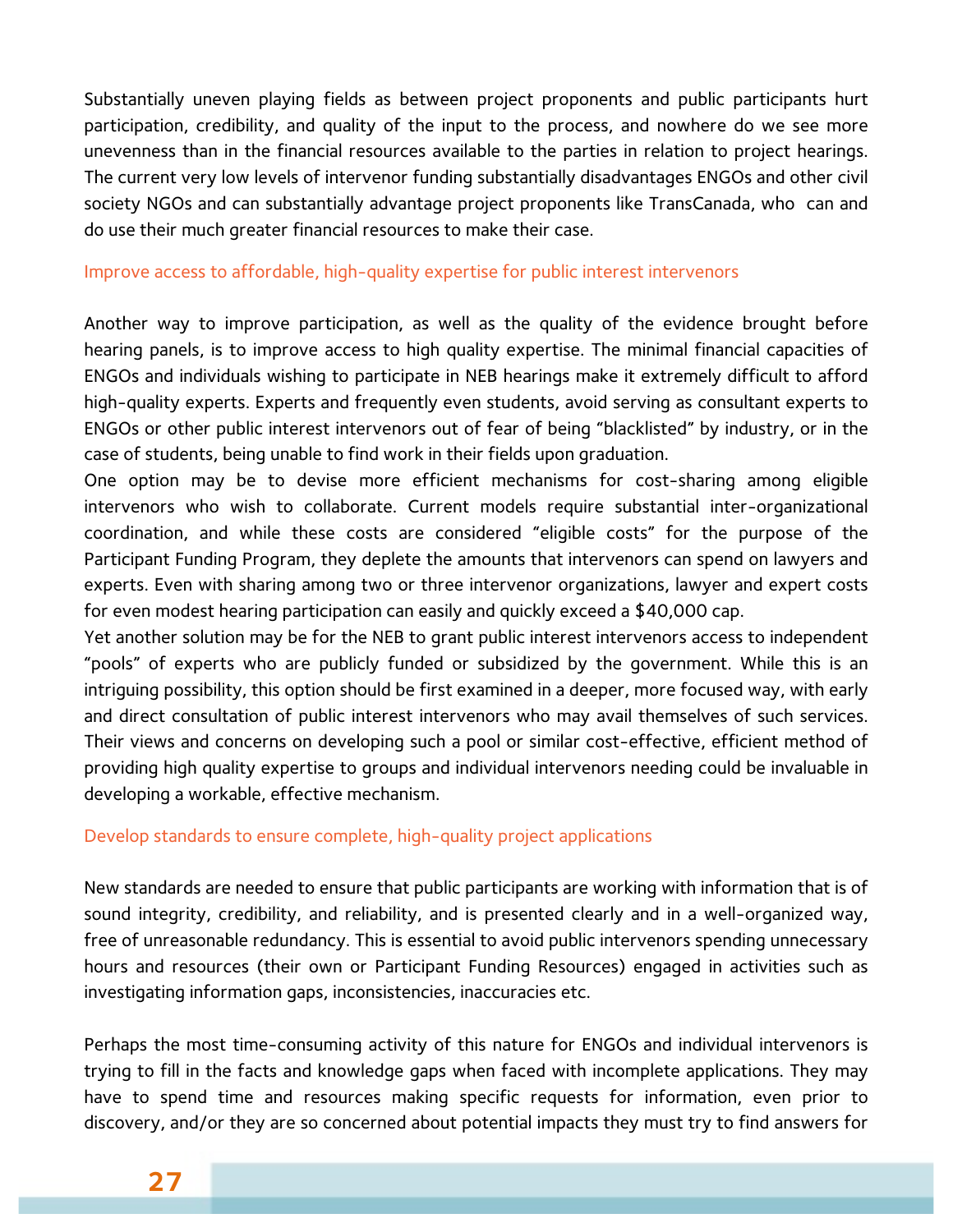themselves in the face of missing information, such as specific route for a pipeline or the method that would be used to cross a waterbody.

We suggest two measures for addressing the serious problem of intervenors needing to spend time and resources on finding information that should have been provided by the proponent in a properly prepared, complete application. First, revise NEB filing procedures for applicants in order to curtail piecemeal presentation of one project by way of serial applications. An example of a piecemeal "one-segment-at-a-time" application procedures occurred with Enbridge as happened with Enbridge Line 9 "Phase 1" (also known as Line 9A), and Line 9B applications.<sup>49</sup> These were literally applications to reverse the direction of flow of oil on different segments of the same pipeline, when it was well known that both segments were to be working in tandem to bring oil from the west to Montréal, which raised questions about the Board's credibility. The two projects should have been combined into one hearing, and the fact that they were not drew unnecessary time and resources from public interest intervenors like Équiterre.

The second measure would be to develop and implement guidance to NEB review panels to tighten the criteria for determination of completeness. The Energy East pipeline project provides a vivid example about problems related to completeness of the proponent's application. While there is neither time nor space here to discuss the many issues and inconveniences surrounding the gaps in the application, a few key observations should suffice in relation to the resulting drain on public interest intervenors' time and resources. Since the original filing in October 2014, the proponent has issued two full amendments to the application (in December 2015 and in May 2016),<sup>50</sup> each amendment consisting of thousands of pages of documents. Intervenors, of course, have had to review all three iterations of the Energy East project application in detail in order to find new and modified information and reports. As well, the former Energy East panel ruled in June 2016 that TransCanada's project application was complete,<sup>51</sup> despite many substantial gaps in the file, including basic information on how and exactly where the proponent planned to cross certain rivers.

<sup>&</sup>lt;sup>49</sup> National Energy Board, "Reasons for Decision", Enbridge Pipelines Inc., Application dated 29 November 2012 for the Line 9B Reversal and Line 9 Capacity Expansion Project, OH-002-2013, March 2014, https://apps.nebone.gc.ca/REGDOCS/File/Download/2431830; National Energy Board, "Letter Decision, Enbridge Pipelines Inc. Line 9 Reversal Phase I Project", OH-005-2011 (A43137), July 27, 2012, https://apps.nebone.gc.ca/REGDOCS/File/Download/834303.

<sup>&</sup>lt;sup>50</sup> Although the May 2016 amendment is referred to as the "Consolidated Application", it contains new documents and modified information that was not seen in the amended application filed in December 2015. As such, intervenors have to treat the Consolidated Application the same as it would an amended application.<br><sup>51</sup>National Energy Board - Letter to Energy East Pipeline Ltd. and TransCanada PipeLines Limited - Ruling No. 11

Completeness Determination and Legislated Time Limit (A77626), no longer available on line due to voiding of the decision. The new Energy East Panel has ruled that this completeness determination, like all decisions of the former review panel, were void. NEB ruling January 27, 2017, https://apps.neb-one.gc.ca/REGDOCS/File/Download/3178887.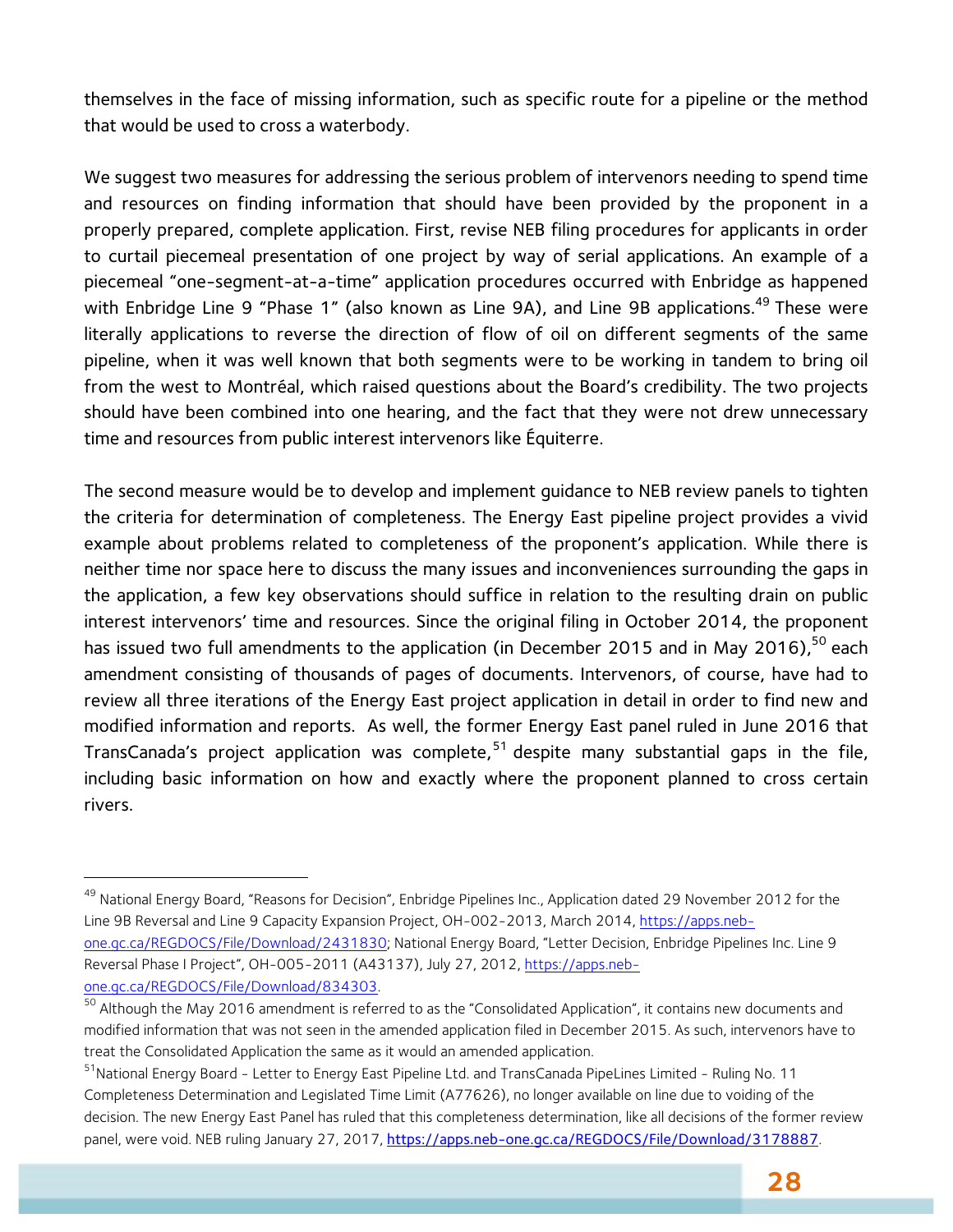The finding of completeness on an application so obviously full of holes harms the credibility of the process and costs public intervenors substantial time and resources chasing down the missing information. It is Équiterre's sincere hope that part of the reform of the NEB and its legislation will be to ensure that this situation is not repeated.

#### Lift mandatory timelines and ensure fair timing of steps within hearings

Timeframe issues also affect the efficacy and effectiveness of public participation, and this happens in two areas: legislative limits on action by the NEB to render a decision or recommendation on a project, and problems involving tight timeframes on procedural steps within a hearing process. In both cases, shorter timeframes hinder public participation because public interest intervenors and individual intervenors have far fewer resources than proponents and industry intervenors with which to meet these time constraints. This situation favors proponents to the detriment of intervenors.

With respect to legislative limits, the mandatory timelines such as those imposed under the NEB Act for pipeline and powerline project evaluations (sections 11(4), 52(4), 54(3), 58(4), 58.16(4)) tend to compromise the quality of information gathering and review and stymie public participation. Public interest groups, with vastly smaller capacity and fewer resources than proponents or governments, must struggle hard to keep up with filings, additional procedural requirements and new developments. We recommend they be eliminated entirely. If such limits must be kept, however, then legislative provisions such as sections 52 (7) and 58 (10), which give the NEB and Cabinet the discretion to extend these limits if necessary, must be preserved and ideally should be expanded.

Tight schedules, with insufficient time between hearing steps, are favourable for proponents but unfavourable for intervenors, with limited resources. An example is seen in the Energy East hearing, where the original hearing order for Energy East provided only seven days between TransCanada's presentation of additional evidence and intervenors' second round of discovery ("Information Requests" or "IRs"). Given that the proponent's evidence, if the past is any guide, would have likely been extensive, this would have created unreasonable burdens on our ability to prepare discovery.

#### Require cost-benefit analyses (CBAs) by proponents and fund alternative CBAs by public interest intervenors

Cost-benefit analyses provide the Board with a vastly more realistic picture of the net benefit/net cost to Canada of proposed energy projects than the simple employment and spin-off benefits so often prepared by proponents, their consultants, and/or their industry allies. CBAs evaluate net benefits and net costs, rather than gross benefits alone. Consequently, as tools for examining the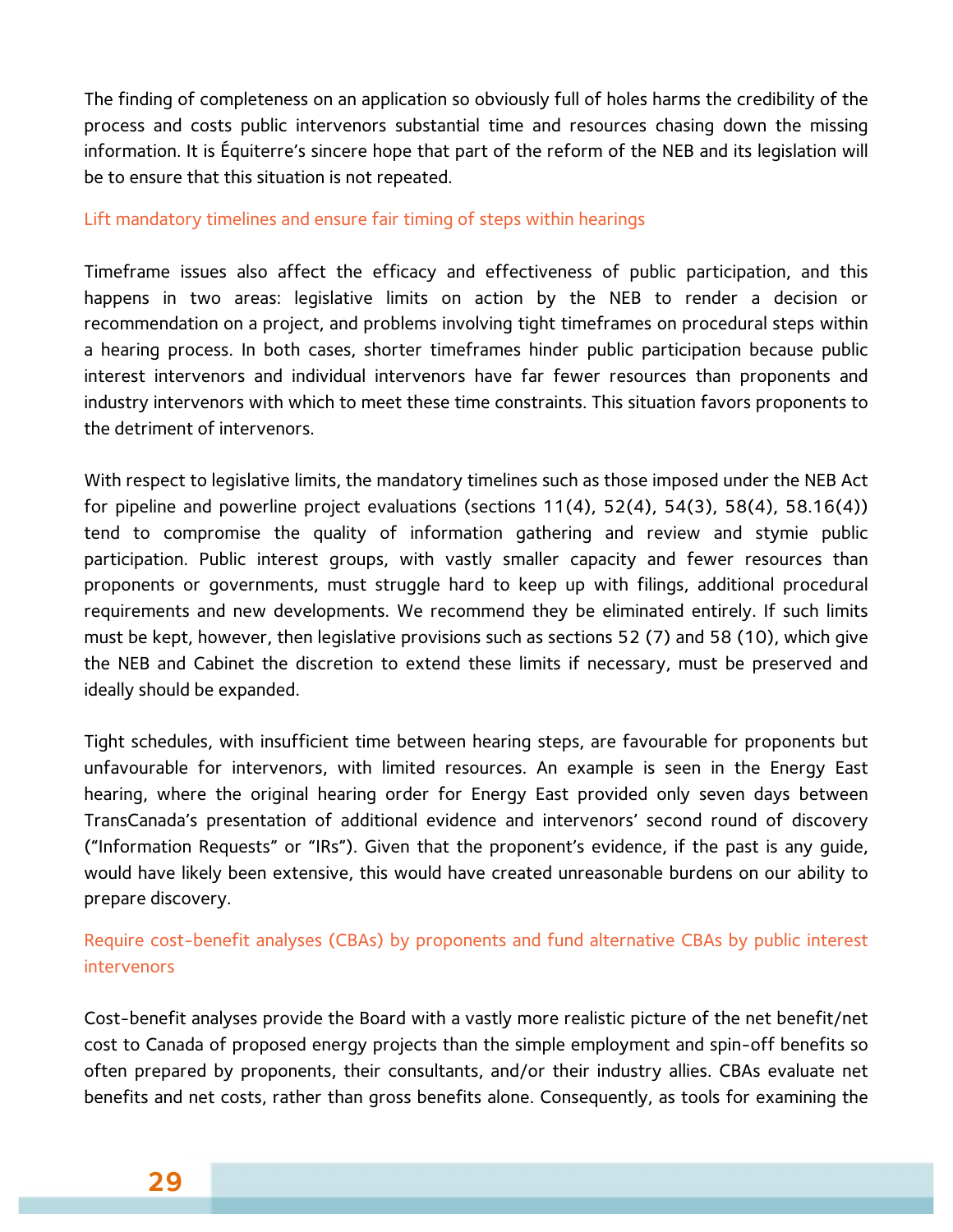real economic impact of projects, they are vastly superior to economic impact analyses and employment projections, which are generally focused on gross benefits alone.

Other federal government agencies, including the Treasury Board of Canada<sup>52</sup> and the Canadian Nuclear Safety Commission<sup>53</sup> are now either requiring or considering requiring CBAs on major projects. Given the potentially large impacts of projects that come before the NEB, it too should require CBAs. While not perfect, CBAs help give a more realistic picture of a project's benefits or costs to society than other methods.

If the government feels it cannot dictate to proponents what type of studies or reports they will use to justify their projects, then it becomes even more essential that public interest intervenors be accorded sufficient resources to prepare and submit a cost-benefit analysis from their own experts. This single step will assist the Board in testing the proponent's evidence, as well as allowing at least one full view of costs and benefits from a public perspective.

#### Require full compliance on language matters in hearings

The NEB must put in place hard and fast rules requiring proponents to provide fully translated documents, with no lag time between French and English versions. Such requirements are fundamental to equal access to information for Francophones and Anglophones trying to inform themselves about a proposed project and its potential environmental and socio-economic impacts in their communities.

Inaccurate or incomplete translations of project documents cause grave problems for public participants. A stunning example is found in the Energy East file in the form of inexcusable differences between French and English versions of the sentence in a project document on the Saint Lawrence River crossing: in the English version, it is said that an additional feasibility study is needed. In the French version, this sentence is simply absent.<sup>54</sup> Situations like this must not be repeated.

 <sup>52</sup> Government of Canada. "Cabinet Directive on Regulatory Management". Last modified 2012-10-01. https://www.canada.ca/en/treasury-board-secretariat/services/federal-regulatory-management/guidelinestools/cabinet-directive-regulatory-management.html

<sup>&</sup>lt;sup>53</sup> Canadian Nuclear Safety Commission. "DIS-16-01, How the CNSC Considers Information on Costs and Benefits: Opportunities to Improve Guidance and Clarity". Last modified 2016-02-10, http://nuclearsafety.gc.ca/eng/acts-andregulations/consultation/comment/d-16-01/index.cfm

<sup>54</sup> Golder Associates, Phase II Assessment, (March 12, 2015) available online in English at https://docs.neb-one.gc.ca/lleng/llisapi.dll/fetch/2000/90464/90552/2432218/2540913/2543426/2995824/2958035/A76912%2D14\_V4\_A ppendix\_4%2D8\_Golder\_Hydrotechnical\_Hazards\_Phase\_2\_1of8\_%2D\_A5A0R7.pdf?nodeid=2958038&vernum=1, and in French at http://www.oleoducenergieest.com/reg-

files/R%C3%A9glementaire/08\_Demande%20consolid%C3%A9e%20%E2%80%93%20Volume%204%20%E2%80%93% 20Conception%20du%20pipeline%20%E2%80%93%20Annexes%20g%C3%A9n%C3%A9rales%20%E2%80%93%20Do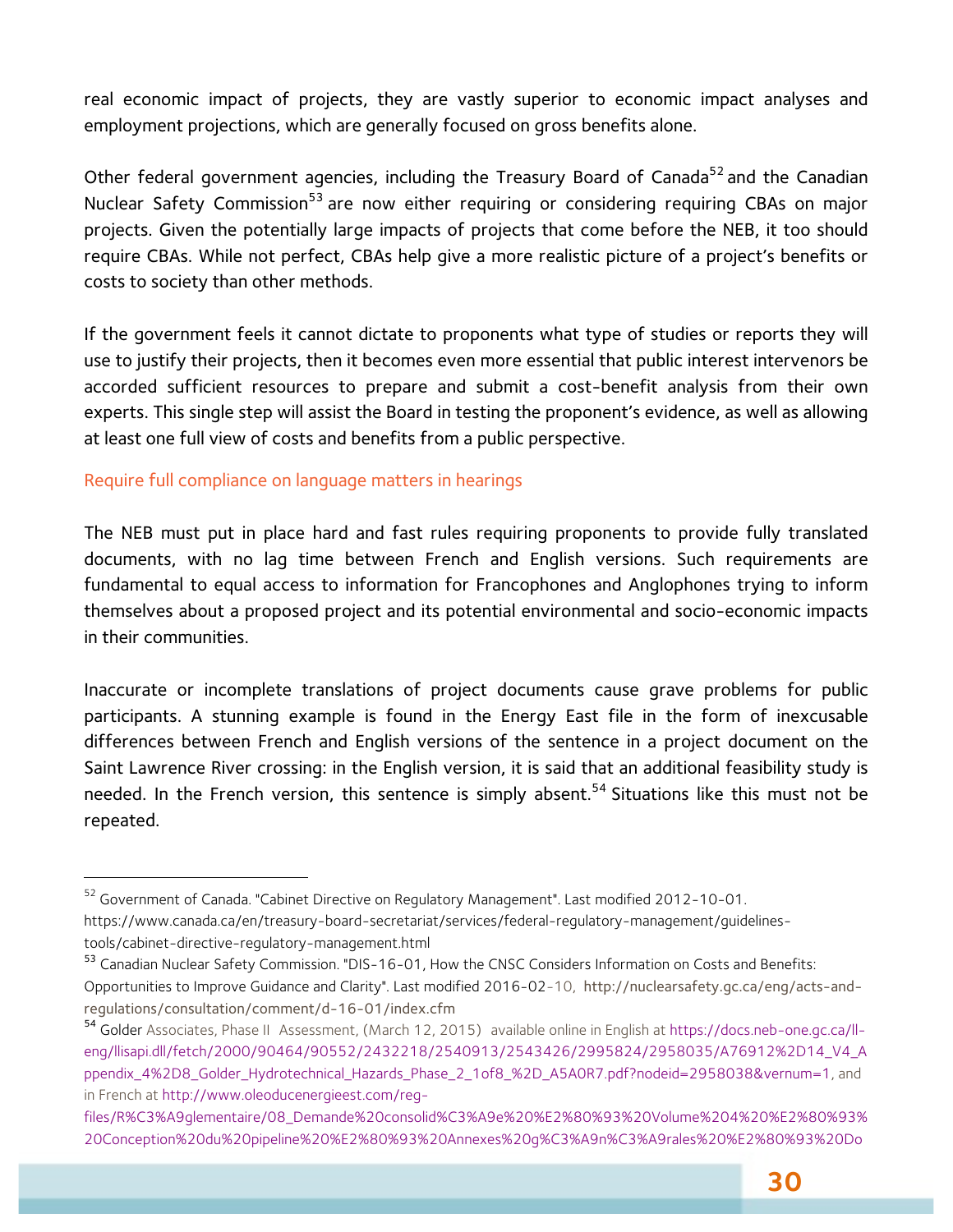It is also essential that English and French versions of hearing information be "housed" together, on the NEB website. In other words, we should never again see a note on an agency website of the type that currently exists on the NEB website for the Energy East pipeline project directing Francophone readers to the website of the proponent, TransCanada:

"If you need to read the application for the Energy East Project in French, please visit the company's website."<sup>55</sup>

Situations such as these simply deepen doubts about the objectivity and credibility of the NEB project review process. Equally as serious, as a result of the situation just described, Francophone users of project documents are put at a distinct and serious disadvantage relative to their Anglophone counterparts in their access to easily searchable document databases. When full-text searching across multiple project documents is possible on the NEB website, but not possible on the proponent website (as is the case in the Energy East file), there are serious equality of access and fairness issues at play.

Follow logical, internally consistent steps within the hearing process

While some variation among hearings is understandable, the ordering of the steps has varied substantially in recent years, causing unnecessary confusion, discouragement from participating, and other specific problems, to be discussed in more detail below, for public interest intervenors. Following logical, internally consistent steps within the hearing process.

One example of these "cart-before-the horse" or "Catch-22" problems is that intervenors are often been required to complete time-consuming participant application forms before project applications are even deemed complete.

A related problem occurs when the Board has issued Lists of Issues before it has complete and accurate project information. Thus even while the NEB's Hearing Process Handbook indicates that the Board will generally determine and publish a list of issues when it publishes the hearing order, the NEB Panel for Energy East issued a List of issues right after the initial project application was filed in October 2014, in other words, a full 20 months before the application was finally deemed complete (June 2016).

Similarly, the Board's rule<sup>56</sup> on developing conditions for project approval and asking intervenors to comment upon them, all before it has rendered its recommendation to cabinet whether to approve

<sup>56</sup> Section 52(1)(b) of the Act requires that the Board identify all conditions that it considers in the public interest, prior to an approval/rejection decision on the project by Cabinet.

ssier%201/A76912-14%20V4\_Annexe\_4-8\_Golder\_G%C3%A9orisques\_Hydrotechnique\_Phase\_2\_1de8%20-

<sup>%20</sup>A5A0R7.pdf. Compare pdf page 45 in the English version with pdf page 48 in the French version.

<sup>&</sup>lt;sup>55</sup> National Energy Board, "Energy East and Eastern Mainline Projects", [webpage] available at https://www.oneneb.gc.ca/pplctnflng/mjrpp/nrgyst/index-eng.html.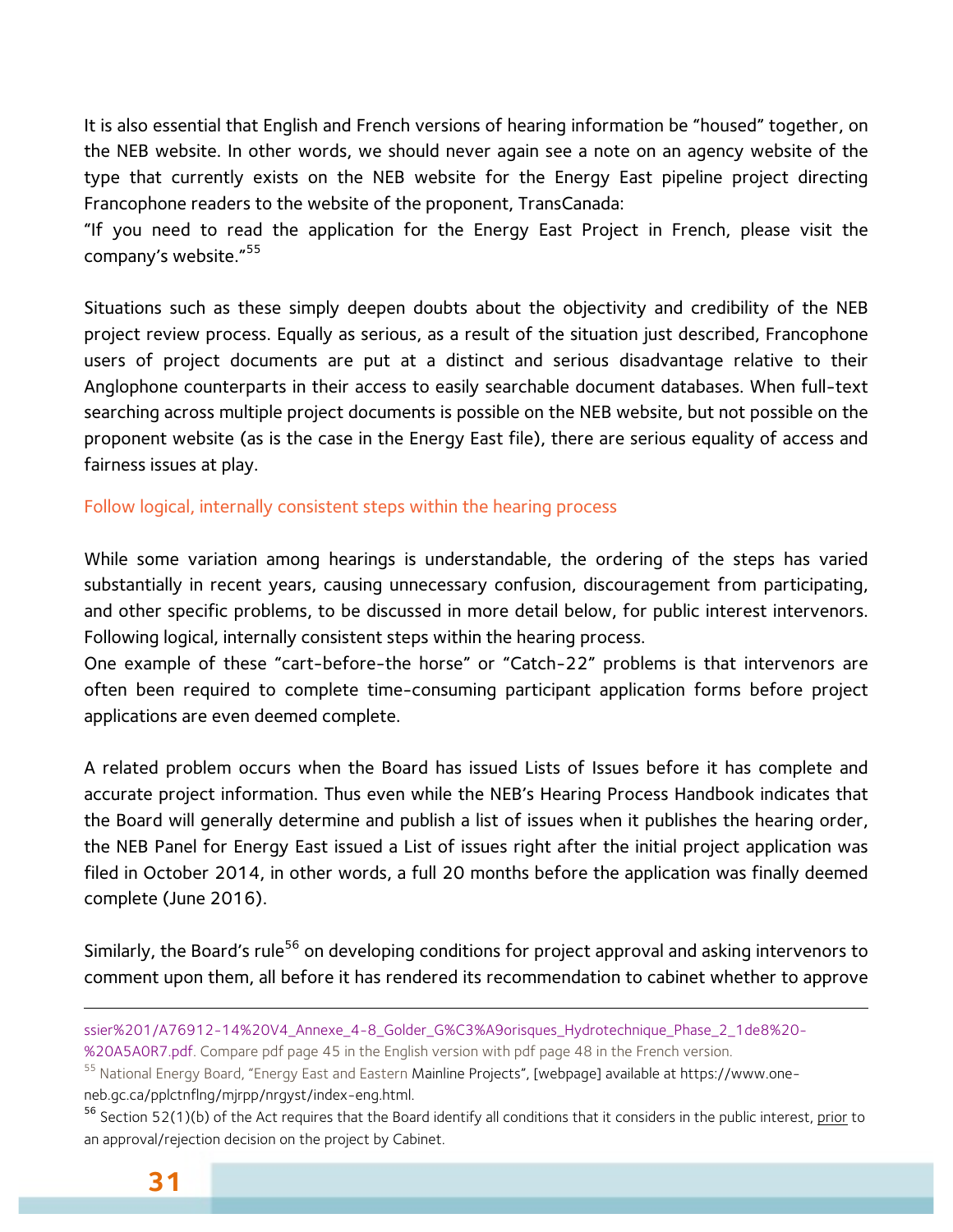a project does little to assure public participants that the review process they are contributing to is credible, since project rejection no longer appears like a possible outcome of the hearing.

#### Improve how project information is initially presented to the public

For conveying introductory project information in public settings, proponents should be required to use community meeting formats for public consultations rather than "Open Houses". The information format is more effective in that as members of the public ask questions and receive answers, all others benefit from that information. This major benefit and efficiency is simply lost when public members must mill around at open houses and engage in one-to-one conversations with company representatives. The open house method discourages less extroverted persons from seeking the information they want about the project. Some public participants will be less willing to ask tough questions of a company representative in a close, one-one-one than in the more structured setting of a public meeting, in which tough questions are standard fare.

#### Restore public hearings for imports and exports, and expand public hearing opportunities for power line projects

Prior to the legislative changes in 2012, public hearings were required for the issuance of gas and electricity export licenses, and for gas import licenses. As with other matters, however, Bill C-38 weakened opportunities for public input on energy exports and imports. Specifically, the NEB Act removed the mandatory requirement for these public hearings, and made them optional. Under Section 24 of the Act, whether or not public hearings are held on gas and electricity exports or gas imports is up to the Board, at its discretion. Public awareness about and input to matters involving energy imports and exports are important in an open society, and Équiterre recommends that public hearings be restored for imports and exports.

As Canada decarbonizes, it seems reasonable to expect that we may see new power line projects for transmission and distribution of clean electricity sources. Toward this end, Équiterre recommends that the public hearing provisions in the Act pertaining to power lines be strengthened, and all improvements mentioned above in relation to pipeline projects should be integrated into the provisions for power line projects. Currently, the "default" rule for international power lines is that permits may be issued without public hearings, although hearings are required for major international power line projects.<sup>57</sup> This situation should be remedied by making all power line projects subject to public hearing.

Eliminate "double-standards" in proceedings for intervenors vs. proponents

 $\overline{\phantom{a}}$ 

<sup>57</sup> NEB Act, section 58.11(1).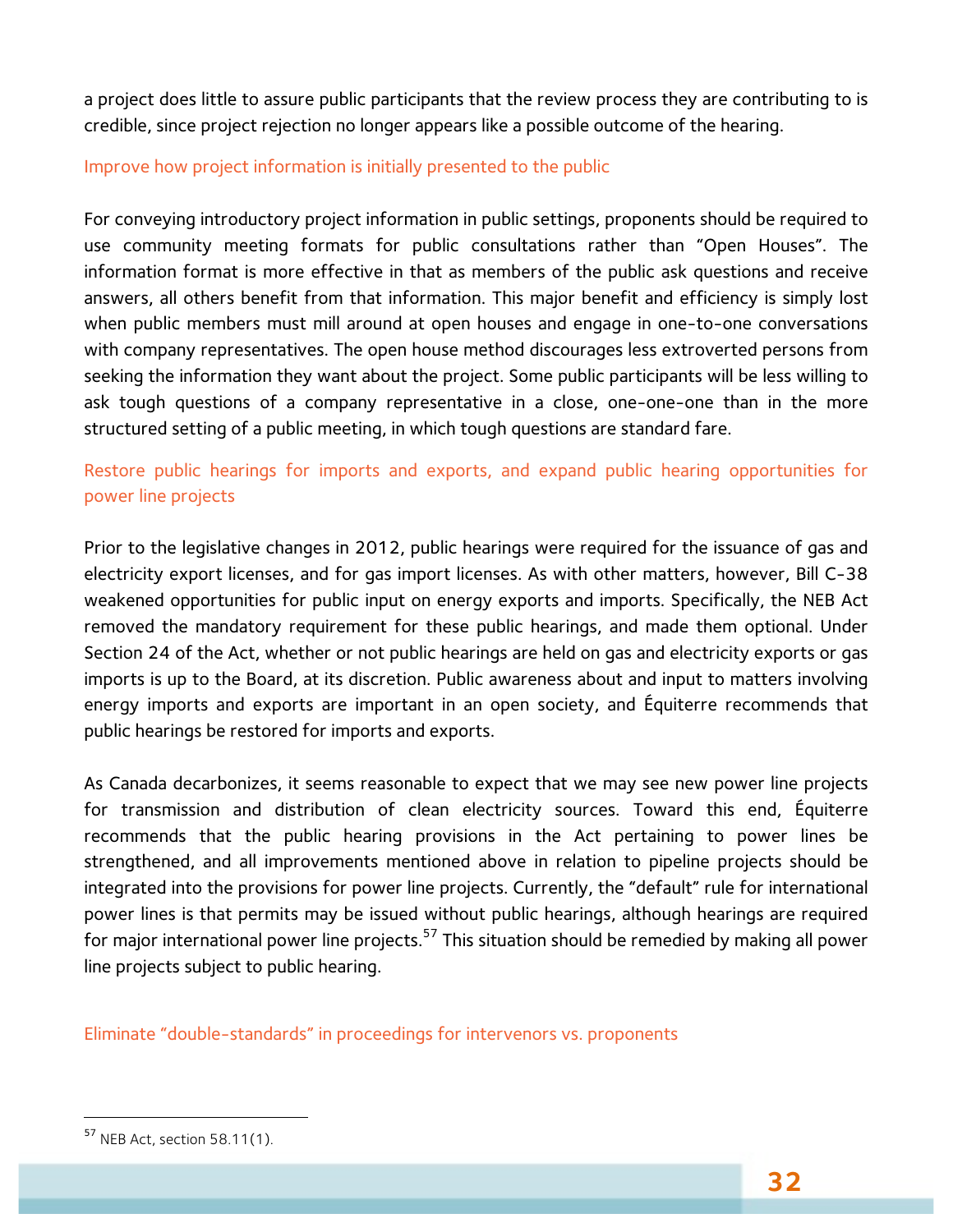To illustrate an example, during the Energy East pipeline project hearing, the proponent tabled thousands of pages of amendments, re-amendments and finally a "consolidation" of previous revisions that in fact had some new, never-before-seen material, as well as some serious errors, in particular relating to substantive discrepancies between English and French versions of documents. Thus, the proponent was essentially granted "extra time" by the NEB to file documents. Meanwhile, intervenors and other participants were expected to adhere to inflexible, short deadlines and timeframes. Another aspect of this double-standard touches on the comparative resources of public interest intervenors and proponents. When proponents file multiple amendments and supplements to their application, it is important that intervenors have access to commensurate financial resources (through participant funding awards) for reviewing voluminous additional materials.

#### Improve integration of public input into the Board's decision making process

One relatively simple but important way of accomplishing this objective is to replace simple descriptions of individual concerns with syntheses of concerns across individuals and communities. This method lets common concerns emerge. Too often, public input is simply described, rather than analyzed, and this kind of treatment does not lend itself to the thoughtful integration of public input. Specifically, simple lists or tables of concerns/comments do not lend themselves to identification of common concerns or themes of participants, which would seem to be vastly more useful – particularly in getting a sense of impact on public interests.

We have seen two forms of this problem and both have similar, straightforward solutions. Project proponents reporting to the Board on public information sessions, engagement sessions or other public consultations should avoid simple listings of input from members of the public or groups in tables and be asked to attempt some synthesis of comments and concerns. Similarly, NEB Panel reports should go beyond the current recitation of "Views of Participants," where we see specific concerns and comments of specific participants, and include a section that attempts some synthesis or analysis of all of the public participant views taken together. Both should be provided.

#### 5. Concluding recommendations

The modernization of the NEB presents an enormous opportunity for the Government to not only repair credibility and regain public trust, but also to accomplish something even more important: to remake the agency from a traditional oil-and-gas, pipelines-and-powerlines regulator, to a multipurpose agency who can help Canada meet the challenges of a decarbonizing world head on. By remolding the NEB's mandate to serve the broader Canadian public interest, ensure that energy projects are thoroughly evaluated for environmental and socioeconomic impacts, and vet projects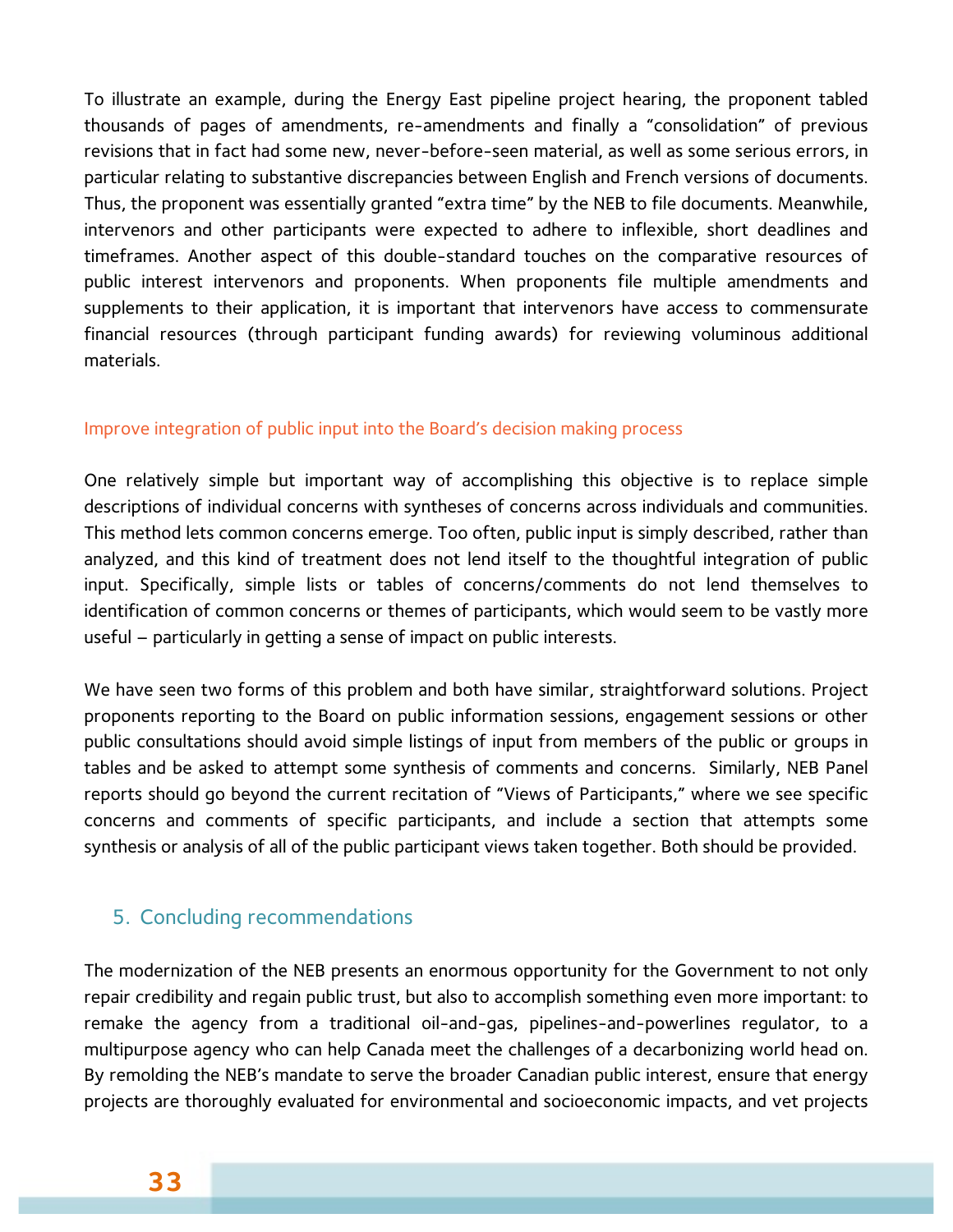for their ability to let Canada meet its obligations and aspirations on GHG emissions, Government could create a truly effective partner in helping Canada transition to a low-carbon future.

Yes, it would involve a paradigm shift – perhaps a significant one – away from regulatory capture and toward inclusiveness and innovation, but if successful, it could help Canada make the rewarding shift to a world-leading, clean energy economy. Équiterre believes there simply is no better way to ensure a healthy environment for present and future generations, and secure the country's longterm economy, than to work with purpose toward a clean energy economy.

Équiterre's top recommendations for modernizing the NEB, under the mandate and public participations themes examined in this position paper, are as follows:

#### Mandate

- $\triangleright$  Remove responsibility for environmental assessments (EAs) from the NEB; shift it to CEAA or some other body whose primary responsibility it is to conduct thorough EAs
- $\triangleright$  Align with, support and assist Canada in respecting domestic and international climate commitments by infusing all three facets of NEB's mandate with climate considerations:
	- o Hearings on project applications
	- o Lifecycle oversight of projects
	- o Development and dissemination of energy information
- $\triangleright$  Include GHGs (upstream and downstream) when evaluating project applications:
	- o When conducting EAs (regardless of which agency handles that task); and
	- o When conducting the "needs test" to balance economic and related factors
- $\triangleright$  Include GHGs in market analyses and projections of supply and demand done in-house
- $\triangleright$  Ensure consideration of alternative projects for producing, transporting and distributing energy
- $\triangleright$  Ensure that "public interest" is no longer eclipsed by proponent and industry interests

#### Public Participation

 $\triangleright$  Open up participation by eliminating or relaxing narrow, overly restrictive criteria